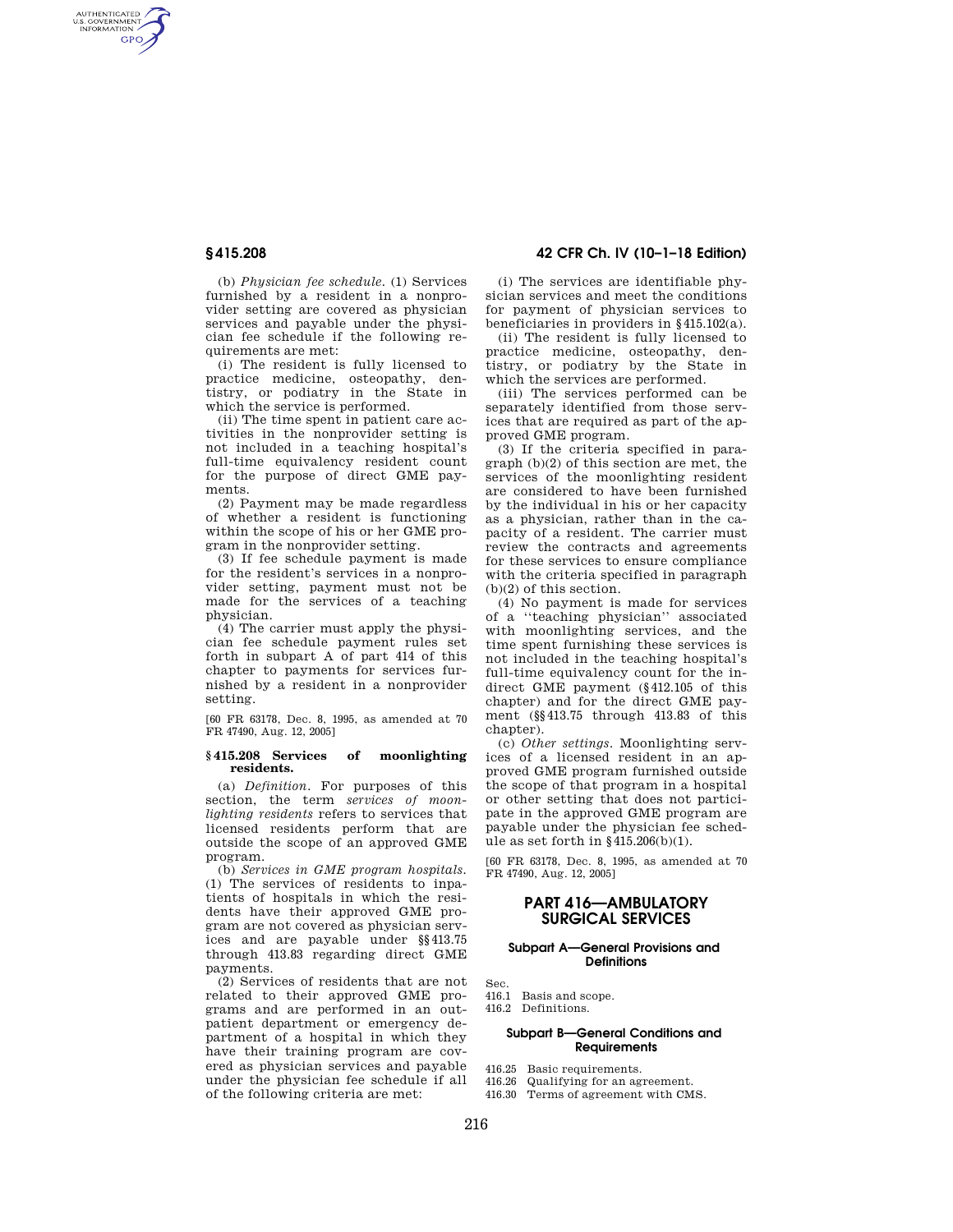416.35 Termination of agreement.

## **Subpart C—Specific Conditions for Coverage**

- 416.40 Condition for coverage—Compliance with State licensure law.
- 416.41 Condition for coverage—Governing body and management.
- 416.42 Condition for coverage—Surgical services.
- 416.43 Conditions for coverage—Quality assessment and performance improvement.
- 416.44 Condition for coverage—Environment.
- 416.45 Condition for coverage—Medical staff.
- 416.46 Condition for coverage—Nursing services.<br>416.47 Condition
- for coverage—Medical records.<br>416.48 Condition
- for coverage—Pharmaceutical services.
- 416.49 Condition for coverage—Laboratory and radiologic services.<br>416.50 Condition for
- for coverage—Patient rights.
- 416.51 Conditions for coverage—Infection control.
- 416.52 Conditions for coverage—Patient admission, assessment and discharge.
- 416.54 Condition for coverage—Emergency preparedness.

#### **Subpart D—Scope of Benefits for Services Furnished Before January 1, 2008**

- 416.60 General rules.
- 416.61 Scope of facility services.
- 416.65 Covered surgical procedures.
- 416.75 Performance of listed surgical procedures on an inpatient hospital basis.
- 416.76 Applicability.

## **Subpart E—Prospective Payment System for Facility Services Furnished Before January 1, 2008**

- 416.120 Basis for payment.
- 416.121 Applicability.
- 416.125 ASC facility services payment rate.
- 416.130 Publication of revised payment
- methodologies.
- 416.140 Surveys.

### **Subpart F—Coverage, Scope of ASC Services, and Prospective Payment System for ASC Services Furnished on or After January 1, 2008**

- 416.160 Basis and scope
- 416.161 Applicability of this subpart
- 416.163 General rules
- 416.164 Scope of ASC services
- 416.166 Covered surgical procedures
- 416.167 Basis of payment
- 416.171 Determination of payment rates for ASC services
- 416.172 Adjustments to national payment rates
- 416.173 Publication of revised payment methodologies and payment rates
- 416.178 Limitations on administrative and judicial review
- 416.179 Payment and coinsurance reduction for devices replaced without cost or when full or partial credit is received.

## **Subpart G—Adjustment in Payment Amounts for New Technology Intraocular Lenses Furnished by Ambulatory Service Centers**

416.180 Basis and scope.

- 416.185 Process for establishing a new class of new technology IOLs.
- 416.190 Request for review of payment amount.
- 416.195 Determination of membership in new classes of new technology IOLs.
- 416.200 Payment adjustment.

### **Subpart H—Requirements Under the Ambulatory Surgical Center Quality Reporting (ASCQR) Program**

- 416.300 Basis and scope of subpart.
- 416.305 Participation and withdrawal requirements under the ASCQR Program.
- 416.310 Data collection and submission requirements under the ASCQR Program.
- 416.315 Public reporting of data under the ASCQR Program.
- 416.320 Retention and removal of quality measures under the ASCQR Program.
- 416.325 Measure maintenance under the ASCQR Program.
- 416.330 Reconsiderations under the ASCQR Program.

AUTHORITY: Secs. 1102, 1138, and 1871 of the Social Security Act (42 U.S.C. 1302, 1320b–8, and 1395hh) and section 371 of the Public Health Service Act (42 U.S.C. 273).

SOURCE: 47 FR 34094, Aug. 5, 1982, unless otherwise noted.

# **Subpart A—General Provisions and Definitions**

## **§ 416.1 Basis and scope.**

(a) *Statutory basis.* (1) Section  $1832(a)(2)(F)(i)$  of the Act provides for Medicare Part B coverage of facility services furnished in connection with surgical procedures specified by the Secretary under section 1833(i)(1) of the Act.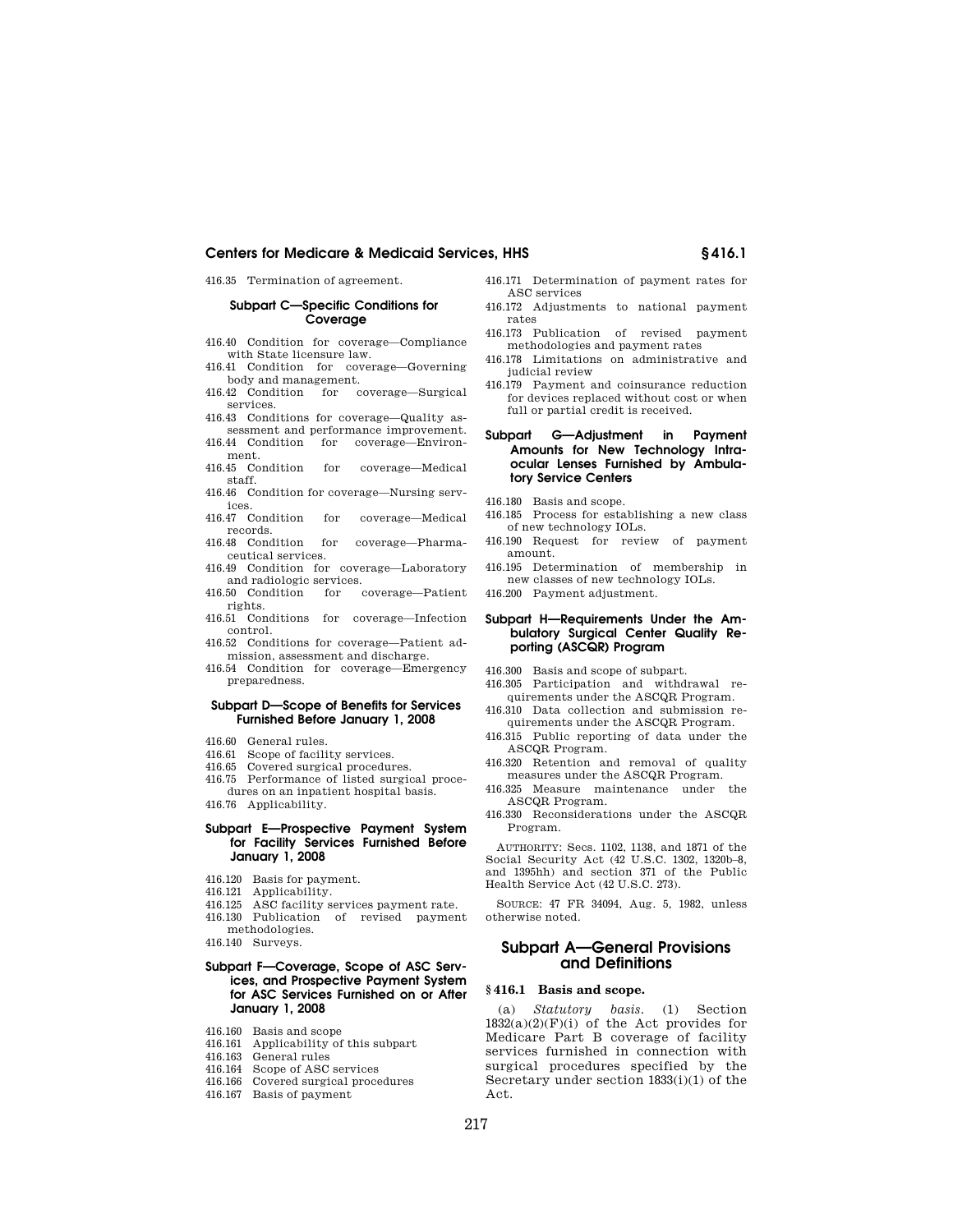**§ 416.2 42 CFR Ch. IV (10–1–18 Edition)** 

 $(2)$  Section 1833 $(i)(1)(A)$  of the Act requires the Secretary to specify the surgical procedures that can be performed safely on an ambulatory basis in an ambulatory surgical center.

(3) Sections 1833(i)(2)(A) and (D) and  $1833(a)(1)(G)$  of the Act specify the amounts to be paid for facility services furnished in connection with the specified surgical procedures when they are performed in an ASC.

(4) Section 1833(i)(2)(C) of the Act provides that if the Secretary has not updated amounts for ASC facility services furnished during a fiscal year through 2005 or a calendar year beginning with 2006, the amounts shall be increased by the percentage increase in the Consumer Price Index for all urban consumers as estimated by the Secretary for the 12-month period ending with the midpoint of the year involved, except that, in fiscal year 2005, the last quarter of calendar year 2005, and each of the calendar years 2006 through 2009, the increase shall be zero percent.

(5) Section  $1833(i)(2)(E)$  of the Act provides that, with respect to surgical procedures furnished on or after January 1, 2007, and before the effective date of the implementation of a revised payment system, the payment amount shall be the lesser of the ASC payment<br>rate established under section established under section  $1833(i)(2)(A)$  of the Act or the prospective payment rate for hospital outpatient department services established under section  $1833(t)(3)(D)$  of the Act. The lesser payment amount shall be determined prior to application of any geographic adjustment.

(b) *Scope.* This part sets forth—

(1) The conditions that an ASC must meet in order to participate in the Medicare program;

(2) The scope of covered services; and (3) The conditions for Medicare payment for facility services.

[56 FR 8843, Mar. 1, 1991; 56 FR 23022, May 20, 1991, as amended at 71 FR 68226, Nov. 24, 2006]

# **§ 416.2 Definitions.**

As used in this part:

*Ambulatory surgical center* or *ASC*  means any distinct entity that operates exclusively for the purpose of providing surgical services to patients not requiring hospitalization and in which the expected duration of services would

not exceed 24 hours following an admission. The entity must have an agreement with CMS to participate in Medicare as an ASC, and must meet the conditions set forth in subparts B and C of this part.

*ASC services* means, for the period before January 1, 2008, facility services that are furnished in an ASC, and beginning January 1, 2008, means the combined facility services and covered ancillary services that are furnished in an ASC in connection with covered surgical procedures.

*Covered ancillary services* means items and services that are integral to a covered surgical procedure performed in an ASC as provided in §416.164(b), for which payment may be made under §416.171 in addition to the payment for the facility services.

*Covered surgical procedures* means those surgical procedures furnished before January 1, 2008, that meet the criteria specified in §416.65 and those surgical procedures furnished on or after January 1, 2008, that meet the criteria specified in §416.166.

*Facility services* means for the period before January 1, 2008, services that are furnished in connection with covered surgical procedures performed in an ASC, and beginning January 1, 2008, means services that are furnished in connection with covered surgical procedures performed in an ASC as provided in §416.164(a) for which payment is included in the ASC payment established under §416.171 for the covered surgical procedure.

[56 FR 8843, Mar. 1, 1991; 56 FR 23022, May 20, 1991, as amended at 71 FR 68226, Nov. 24, 2006; 72 FR 42544, Aug. 2, 2007; 73 FR 68811, Nov. 18, 2008]

# **Subpart B—General Conditions and Requirements**

### **§ 416.25 Basic requirements.**

Participation as an ASC is limited to facilities that—

(a) Meet the definition in §416.2; and (b) Have in effect an agreement obtained in accordance with this subpart.

[56 FR 8843, Mar. 1, 1991]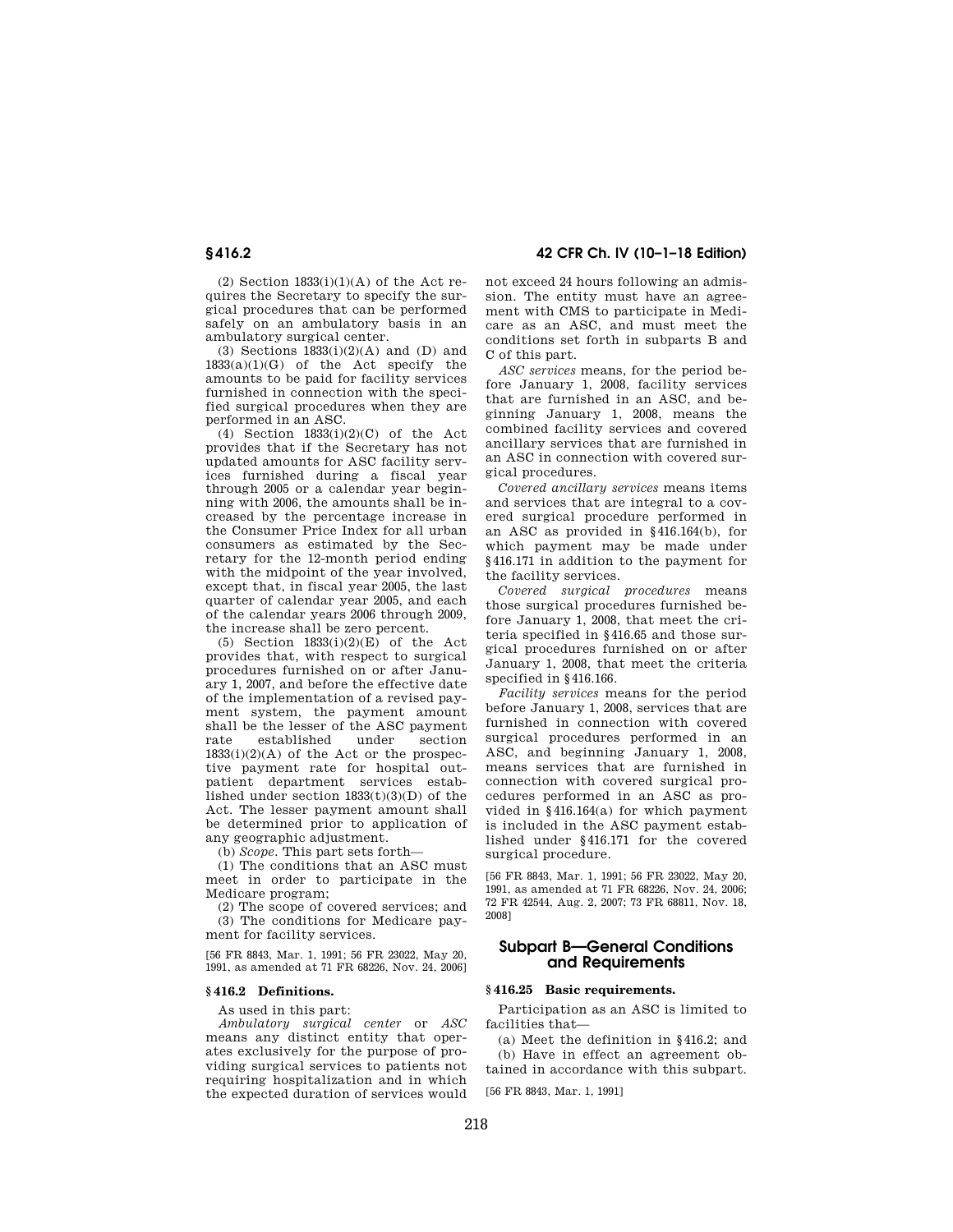## **§ 416.26 Qualifying for an agreement.**

(a) *Deemed compliance.* CMS may deem an ASC to be in compliance with any or all of the conditions set forth in subpart C of this part if—

(1) The ASC is accredited by a national accrediting body, or licensed by a State agency, that CMS determines provides reasonable assurance that the conditions are met;

(2) In the case of deemed status through accreditation by a national accrediting body, where State law requires licensure, the ASC complies with State licensure requirements; and

(3) The ASC authorizes the release to CMS, of the findings of the accreditation survey.

(b) *Survey of ASCs.* (1) Unless CMS deems the ASC to be in compliance with the conditions set forth in subpart C of this part, the State survey agency must survey the facility to ascertain compliance with those conditions, and report its findings to CMS.

(2) CMS surveys deemed ASCs on a sample basis as part of CMS's validation process.

(c) *Acceptance of the ASC as qualified to furnish ambulatory surgical services.* If CMS determines, after reviewing the survey agency recommendation and other evidence relating to the qualification of the ASC, that the facility meets the requirements of this part, it sends to the ASC—

(1) Written notice of the determination; and

(2) Two copies of the ASC agreement.

(d) *Filing of agreement by the ASC.* If the ASC wishes to participate in the program, it must—

(1) Have both copies of the ASC agreement signed by its authorized representative; and

(2) File them with CMS.

(e) *Acceptance by CMS.* If CMS accepts the agreement filed by the ASC, returns to the ASC one copy of the agreement, with a notice of acceptance specifying the effective date.

(f) *Appeal rights.* If CMS refuses to enter into an agreement or if CMS terminates an agreement, the ASC is entitled to a hearing in accordance with part 498 of this chapter.

[56 FR 8843, Mar. 1, 1991]

#### **§ 416.30 Terms of agreement with CMS.**

As part of the agreement under §416.26 the ASC must agree to the following:

(a) *Compliance with coverage conditions.* The ASC agrees to meet the conditions for coverage specified in subpart C of this part and to report promptly to CMS any failure to do so.

(b) *Limitation on charges to beneficiaries.* 1 The ASC agrees to charge the beneficiary or any other person only the applicable deductible and coinsurance amounts for facility services for which the beneficiary—

(1) Is entitled to have payment made on his or her behalf under this part; or

(2) Would have been so entitled if the ASC had filed a request for payment in accordance with §410.165 of this chapter.

(c) *Refunds to beneficiaries.* (1) The ASC agrees to refund as promptly as possible any money incorrectly collected from beneficiaries or from someone on their behalf.

(2) As used in this section, *money incorrectly collected* means sums collected in excess of those specified in paragraph (b) of this section. It includes amounts collected for a period of time when the beneficiary was believed not to be entitled to Medicare benefits if—

(i) The beneficiary is later determined to have been entitled to Medicare benefits; and

(ii) The beneficiary's entitlement period falls within the time the ASC's agreement with CMS is in effect.

(d) *Furnishing information.* The ASC agrees to furnish to CMS, if requested, information necessary to establish payment rates specified in §§416.120–416.130 in the form and manner that CMS requires.

(e) *Acceptance of assignment.* The ASC agrees to accept assignment for all facility services furnished in connection with covered surgical procedures. For purposes of this section, assignment means an assignment under §424.55 of

 $^1\rm{For}$  facility services furnished before July 1987, the ASC had to agree to make no charge to the beneficiary, since those services were not subject to the part B deductible and coinsurance provisions.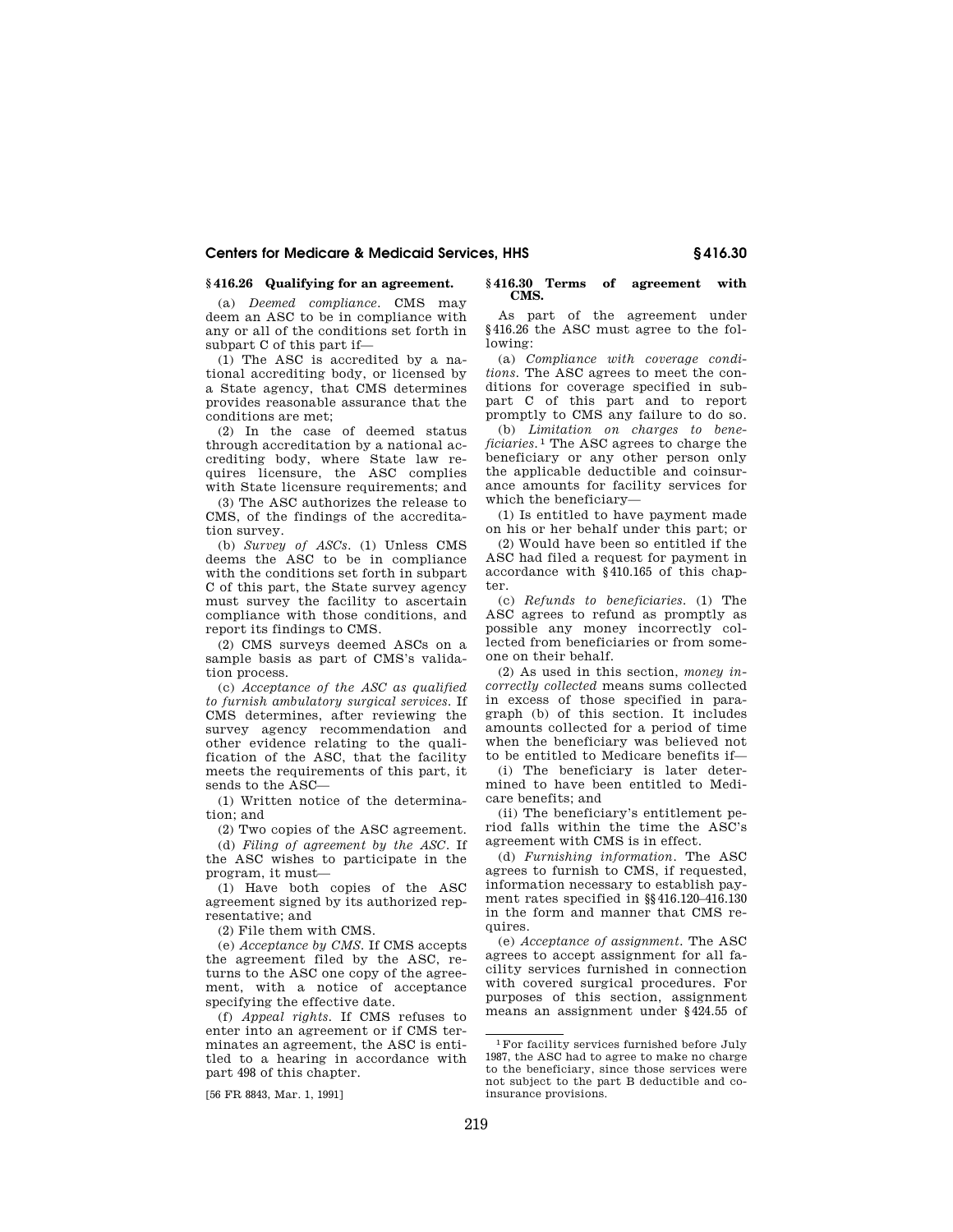this chapter of the right to receive payment under Medicare Part B and payment under §424.64 of this chapter (when an individual dies before assigning the claim).

(f) *ASCs operated by a hopsital.* In an ASC operated by a hospital—

(1) The agreement is made effective on the first day of the next Medicare cost reporting period of the hospital that operates the ASC; and

(2) The ASC participates and is paid only as an ASC.

(3) Costs for the ASC are treated as a non-reimbursable cost center on the hopsital's cost report.

(g) *Additional provisions.* The agreement may contain any additional provisions that CMS finds necessary or desirable for the efficient and effective administration of the Medicare program.

[47 FR 34094, Aug. 5, 1982, as amended at 51 FR 41351, Nov. 14, 1986; 56 FR 8844, Mar. 1, 1991; 74 FR 60680, Nov. 20, 2009]

#### **§ 416.35 Termination of agreement.**

(a) *Termination by the ASC*—(1) *Notice to CMS.* An ASC that wishes to terminate its agreement must send CMS written notice of its intent.

(2) *Date of termination.* The notice may state the intended date of termination which must be the first day of a calendar month.

(i) If the notice does not specify a date, or the date is not acceptable to CMS, CMS may set a date that will not be more than 6 months from the date on the ASC's notice of intent.

(ii) CMS may accept a termination date that is less than 6 months after the date on the ASC's notice if it determines that to do so would not unduly disrupt services to the community or otherwise interfere with the effective and efficient administration of the Medicare program.

(3) *Voluntary termination.* If an ASC ceases to furnish services to the community, that shall be deemed to be a voluntary termination of the agreement by the ASC, effective on the last day of business with Medicare beneficiaries.

(b) *Termination by CMS*—(1) *Cause for termination.* CMS may terminate an agreement if it determines that the  $\overline{ASC}$ 

**§ 416.35 42 CFR Ch. IV (10–1–18 Edition)** 

(i) No longer meets the conditions for coverage as specified under §416.26; or

(ii) Is not in substantial compliance with the provisions of the agreement, the requirements of this subpart, and other applicable regulations of subchapter B of this chapter, or any applicable provisions of title XVIII of the Act.

(2) *Notice of termination.* CMS sends notice of termination to the ASC at least 15 days before the effective date stated in the notice.

(3) *Appeal by the ASC.* An ASC may appeal the termination of its agreement in accordance with the provisions set forth in part 498 of this chapter.

(c) *Effect of termination.* Payment is not available for ASC services furnished on or after the effective date of termination.

(d) *Notice to the public.* Prompt notice of the date and effect of termination is given to the public by—

(1) The ASC, after CMS has approved or set a termination date; or

(2) CMS, when it has terminated the agreement.

(e) *Conditions for reinstatement after termination of agreement by CMS.* When an agreement with an ASC is terminated by CMS, the ASC may not file another agreement to participate in the Medicare program unless CMS—

(1) Finds that the reason for the termination of the prior agreement has been removed; and

(2) Is assured that the reason for the termination will not recur.

[47 FR 34094, Aug. 5, 1982, as amended at 52 FR 22454, June 12, 1987; 56 FR 8844, Mar. 1, 1991; 61 FR 40347, Aug. 2, 1996; 82 FR 38515, Aug. 14, 2017]

# **Subpart C—Specific Conditions for Coverage**

#### **§ 416.40 Condition for coverage—Compliance with State licensure law.**

The ASC must comply with State licensure requirements.

## **§ 416.41 Condition for coverage—Governing body and management.**

The ASC must have a governing body that assumes full legal responsibility for determining, implementing, and monitoring policies governing the ASC's total operation. The governing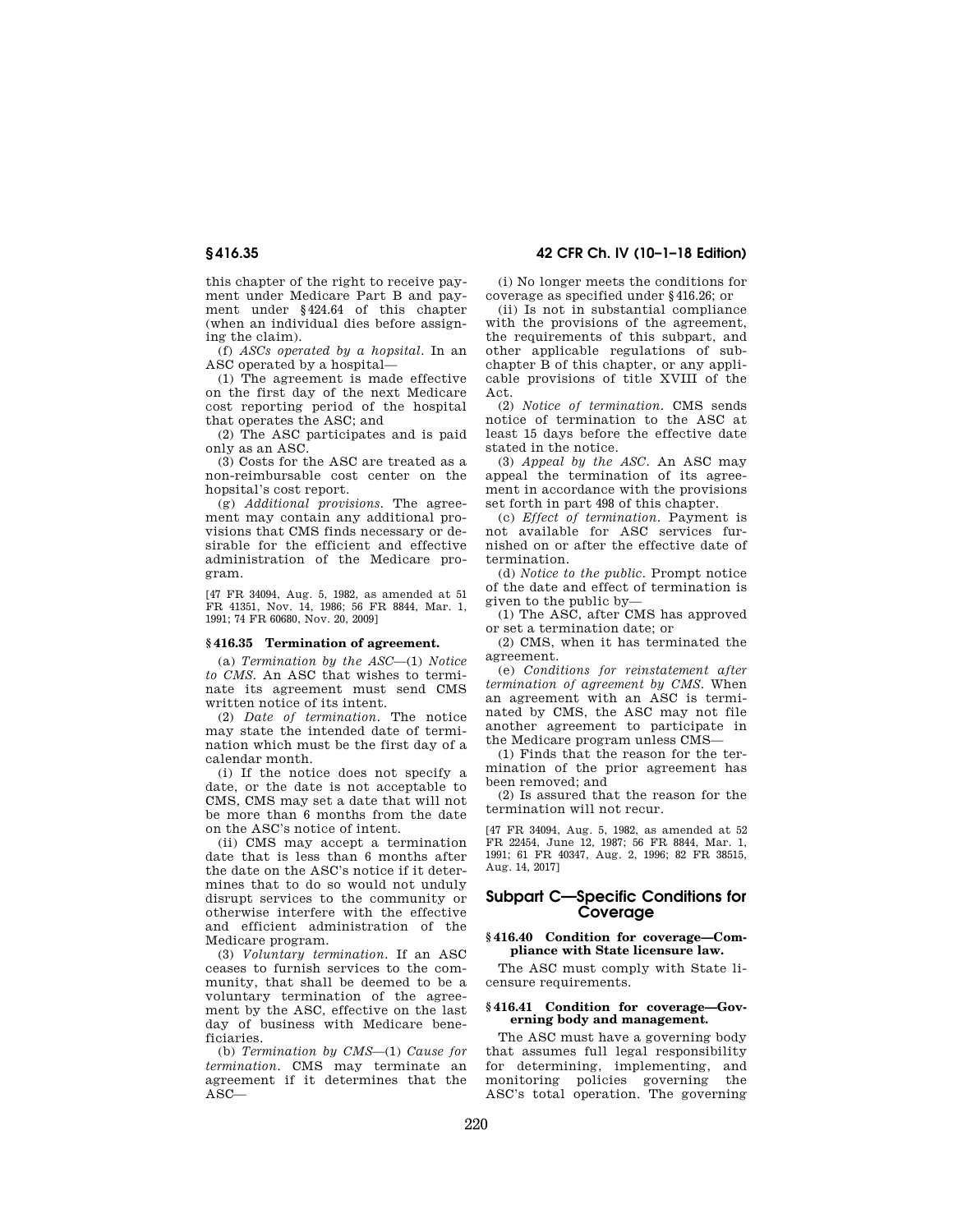body has oversight and accountability for the quality assessment and performance improvement program, ensures that facility policies and programs are administered so as to provide quality health care in a safe environment, and develops and maintains a disaster preparedness plan.

(a) *Standard: Contract services.* When services are provided through a contract with an outside resource, the ASC must assure that these services are provided in a safe and effective manner.

(b) *Standard: Hospitalization.* (1) The ASC must have an effective procedure for the immediate transfer, to a hospital, of patients requiring emergency medical care beyond the capabilities of the ASC.

(2) This hospital must be a local, Medicare-participating hospital or a local, nonparticipating hospital that meets the requirements for payment for emergency services under §482.2 of this chapter.

(3) The ASC must—

(i) Have a written transfer agreement with a hospital that meets the requirements of paragraph (b)(2) of this section; or

(ii) Ensure that all physicians performing surgery in the ASC have admitting privileges at a hospital that meets the requirements of paragraph (b)(2) of this section.

[73 FR 68811, Nov. 18, 2008, as amended at 81 FR 64022, Sept. 16, 2016]

#### **§ 416.42 Condition for coverage—Surgical services.**

Surgical procedures must be performed in a safe manner by qualified physicians who have been granted clinical privileges by the governing body of the ASC in accordance with approved policies and procedures of the ASC.

(a) *Standard: Anesthetic risk and evaluation.* (1) A physician must examine the patient immediately before surgery to evaluate the risk of anesthesia and of the procedure to be performed.

(2) Before discharge from the ASC, each patient must be evaluated by a physician or by an anesthetist as defined at §410.69(b) of this chapter, in accordance with applicable State health and safety laws, standards of practice, and ASC policy, for proper anesthesia recovery.

(b) *Standard: Administration of anesthesia.* Anesthetics must be administered by only—

(1) A qualified anesthesiologist; or

(2) A physician qualified to administer anesthesia, a certified registered nurse anesthetist (CRNA), or an anesthesiologist's assistant as defined in §410.69(b) of this chapter, or a supervised trainee in an approved educational program. In those cases in which a non-physician administers the anesthesia, unless exempted in accordance with paragraph (c) of this section, the anesthetist must be under the supervision of the operating physician, and in the case of an anesthesiologist's assistant, under the supervision of an anesthesiologist.

(c) *Standard: State exemption.* (1) An ASC may be exempted from the requirement for physician supervision of CRNAs as described in paragraph (b)(2) of this section, if the State in which the ASC is located submits a letter to CMS signed by the Governor, following consultation with the State's Boards of Medicine and Nursing, requesting exemption from physician supervision of CRNAs. The letter from the Governor must attest that he or she has consulted with State Boards of Medicine and Nursing about issues related to access to and the quality of anesthesia services in the State and has concluded that it is in the best interests of the State's citizens to opt-out of the current physician supervision requirement, and that the opt-out is consistent with State law.

(2) The request for exemption and recognition of State laws, and the withdrawal of the request may be submitted at any time, and are effective upon submission.

[57 FR 33899, July 31, 1992, as amended at 66 FR 56768, Nov. 13, 2001; 73 FR 68812, Nov. 18, 2008; 79 FR 27153, May 12, 2014]

#### **§ 416.43 Conditions for coverage— Quality assessment and performance improvement.**

The ASC must develop, implement and maintain an ongoing, data-driven quality assessment and performance improvement (QAPI) program.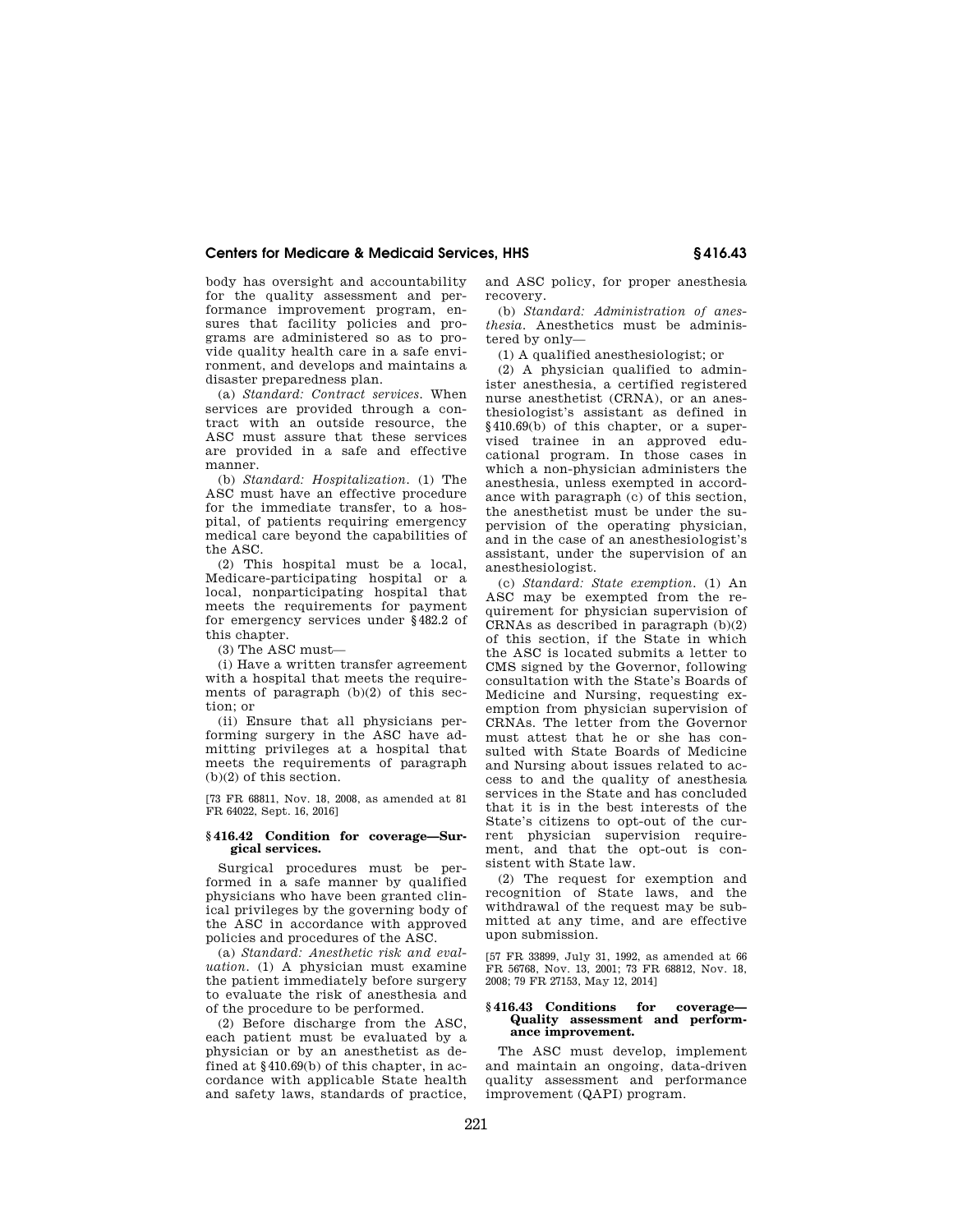**§ 416.44 42 CFR Ch. IV (10–1–18 Edition)** 

(a) *Standard: Program scope.* (1) The program must include, but not be limited to, an ongoing program that demonstrates measurable improvement in patient health outcomes, and improves patient safety by using quality indicators or performance measures associated with improved health outcomes and by the identification and reduction of medical errors.

(2) The ASC must measure, analyze, and track quality indicators, adverse patient events, infection control and other aspects of performance that includes care and services furnished in the ASC.

(b) *Standard: Program data.* (1) The program must incorporate quality indicator data, including patient care and other relevant data regarding services furnished in the ASC.

(2) The ASC must use the data collected to—

(i) Monitor the effectiveness and safety of its services, and quality of its care.

(ii) Identify opportunities that could lead to improvements and changes in its patient care.

(c) *Standard: Program activities.* (1) The ASC must set priorities for its per-<br>formance improvement activities improvement that—

(i) Focus on high risk, high volume, and problem-prone areas.

(ii) Consider incidence, prevalence, and severity of problems in those areas.

(iii) Affect health outcomes, patient safety, and quality of care.

(2) Performance improvement activities must track adverse patient events, examine their causes, implement improvements, and ensure that improvements are sustained over time.

(3) The ASC must implement preventive strategies throughout the facility targeting adverse patient events and ensure that all staff are familiar with these strategies.

(d) *Standard: Performance improvement projects.* (1) The number and scope of distinct improvement projects conducted annually must reflect the scope and complexity of the ASC's services and operations.

(2) The ASC must document the projects that are being conducted. The documentation, at a minimum, must include the reason(s) for implementing the project, and a description of the project's results.

(e) *Standard: Governing body responsibilities.* The governing body must ensure that the QAPI program—

(1) Is defined, implemented, and maintained by the ASC.

(2) Addresses the ASC's priorities and that all improvements are evaluated for effectiveness.

(3) Specifies data collection methods, frequency, and details.

(4) Clearly establishes its expectations for safety.

(5) Adequately allocates sufficient staff, time, information systems and training to implement the QAPI program.

[73 FR 68812, Nov. 18, 2008]

#### **§ 416.44 Condition for coverage—Environment.**

The ASC must have a safe and sanitary environment, properly constructed, equipped, and maintained to protect the health and safety of patients.

(a) *Standard: Physical environment.*  The ASC must provide a functional and sanitary environment for the provision of surgical services.

(1) Each operating room must be designed and equipped so that the types of surgery conducted can be performed in a manner that protects the lives and assures the physical safety of all individuals in the area.

(2) The ASC must have a separate recovery room and waiting area.

(b) *Standard: Safety from fire.* (1) Except as otherwise provided in this section, the ASC must meet the provisions applicable to Ambulatory Health Care Occupancies, regardless of the number of patients served, and must proceed in accordance with the Life Safety Code (NFPA 101 and Tentative Interim Amendments TIA 12–1, TIA 12–2, TIA 12–3, and TIA 12–4).

(2) In consideration of a recommendation by the State survey agency or Accrediting Organization or at the discretion of the Secretary, may waive, for periods deemed appropriate, specific provisions of the Life Safety Code, which would result in unreasonable hardship upon an ASC, but only if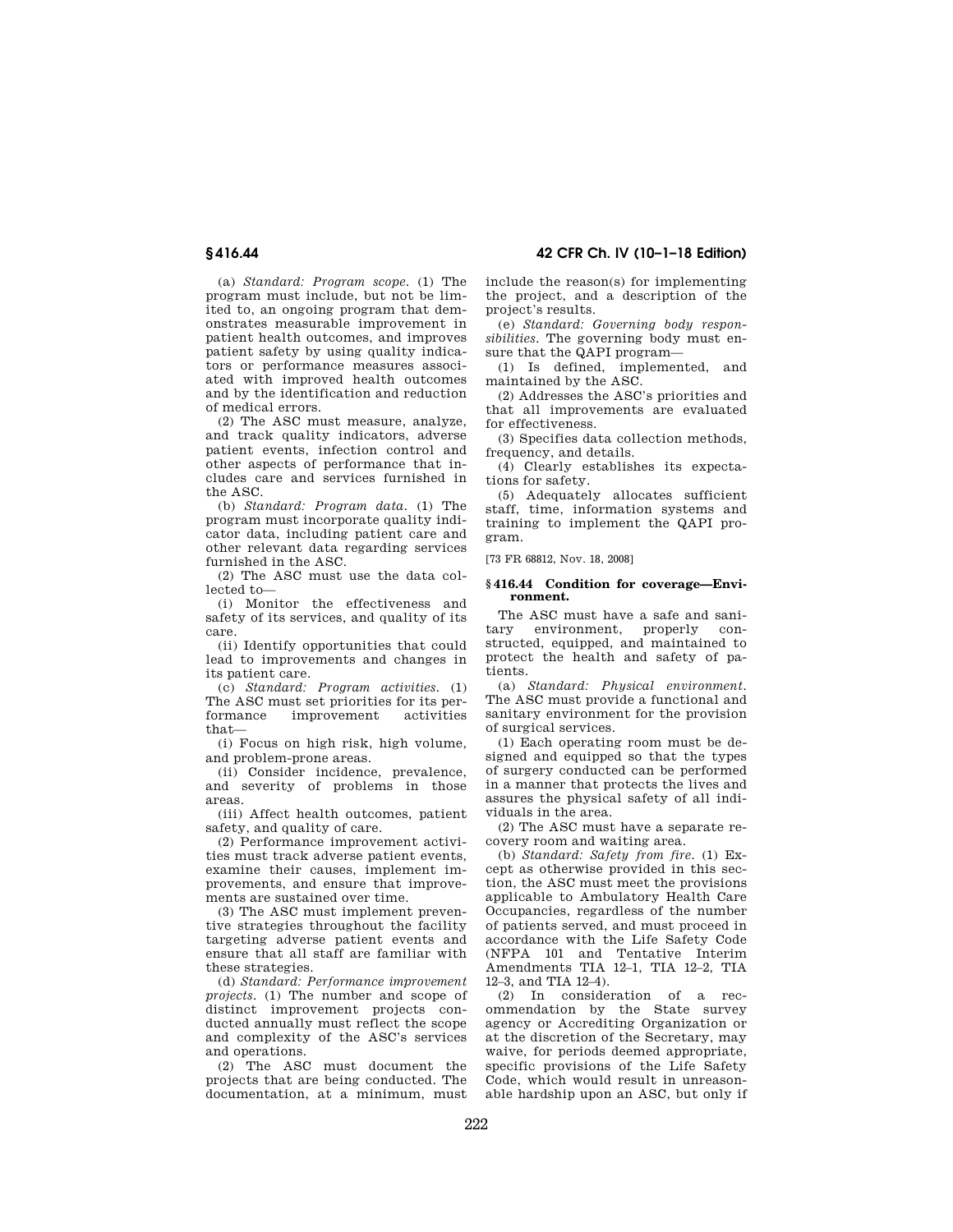the waiver will not adversely affect the health and safety of the patients.

(3) The provisions of the Life Safety Code do not apply in a State if CMS finds that a fire and safety code imposed by State law adequately protects patients in an ASC.

(4) An ASC may place alcohol-based hand rub dispensers in its facility if the dispensers are installed in a manner that adequately protects against inappropriate access.

(5) When a sprinkler system is shut down for more than 10 hours, the ASC must:

(i) Evacuate the building or portion of the building affected by the system outage until the system is back in service, or

(ii) Establish a fire watch until the system is back in service.

(6) Beginning July 5, 2017, an ASC must be in compliance with Chapter 21.3.2.1, Doors to hazardous areas.

(c) *Standard: Building Safety.* Except as otherwise provided in this section, the ASC must meet the applicable provisions and must proceed in accordance with the 2012 edition of the Health Care Facilities Code (NFPA 99, and Tentative Interim Amendments TIA 12–2, TIA 12–3, TIA 12–4, TIA 12–5 and TIA 12– 6).

(1) Chapters 7, 8, 12, and 13 of the adopted Health Care Facilities Code do not apply to an ASC.

(2) If application of the Health Care Facilities Code required under paragraph (c) of this section would result in unreasonable hardship for the ASC, CMS may waive specific provisions of the Health Care Facilities Code, but only if the waiver does not adversely affect the health and safety of patients.

(d) *Standard: Emergency equipment.*  The ASC medical staff and governing body of the ASC coordinates, develops, and revises ASC policies and procedures to specify the types of emergency equipment required for use in the ASC's operating room. The equipment must meet the following requirements:

(1) Be immediately available for use during emergency situations.

(2) Be appropriate for the facility's patient population.

(3) Be maintained by appropriate personnel.

(e) *Standard: Emergency personnel.*  Personnel trained in the use of emergency equipment and in cardiopulmonary resuscitation must be available whenever there is a patient in the ASC.

(f) The standards incorporated by reference in this section are approved for incorporation by reference by the Director of the Office of the Federal Register in accordance with 5 U.S.C. 552(a) and 1 CFR part 51. You may inspect a copy at the CMS Information Resource Center, 7500 Security Boulevard, Baltimore, MD or at the National Archives and Records Administration (NARA). For information on the availability of this material at NARA, call 202–741– 6030, or go to: *http://www.archives.gov/ federal*l*register/* 

*code*l*of*l*federal*l*regulations/* 

ibr\_locations.html. If any changes in this edition of the Code are incorporated by reference, CMS will publish a document in the FEDERAL REGISTER to announce the changes.

(1) National Fire Protection Association, 1 Batterymarch Park, Quincy, MA 02169, *www.nfpa.org*, 1.617.770.3000.

(i) NFPA 99, Standards for Health Care Facilities Code of the National Fire Protection Association 99, 2012 edition, issued August 11, 2011.

(ii) TIA 12–2 to NFPA 99, issued August 11, 2011.

(iii) TIA 12–3 to NFPA 99, issued August 9, 2012.

(iv) TIA 12–4 to NFPA 99, issued March 7, 2013.

(v) TIA 12–5 to NFPA 99, issued August 1, 2013.

(vi) TIA 12–6 to NFPA 99, issued March 3, 2014.

(vii) NFPA 101, Life Safety Code, 2012 edition, issued August 11, 2011;

(viii) TIA 12–1 to NFPA 101, issued August 11, 2011.

(ix) TIA 12–2 to NFPA 101, issued October 30, 2012.

 $(x)$  TIA 12-3 to NFPA 101, issued October 22, 2013.

(xi) TIA 12–4 to NFPA 101, issued October 22, 2013.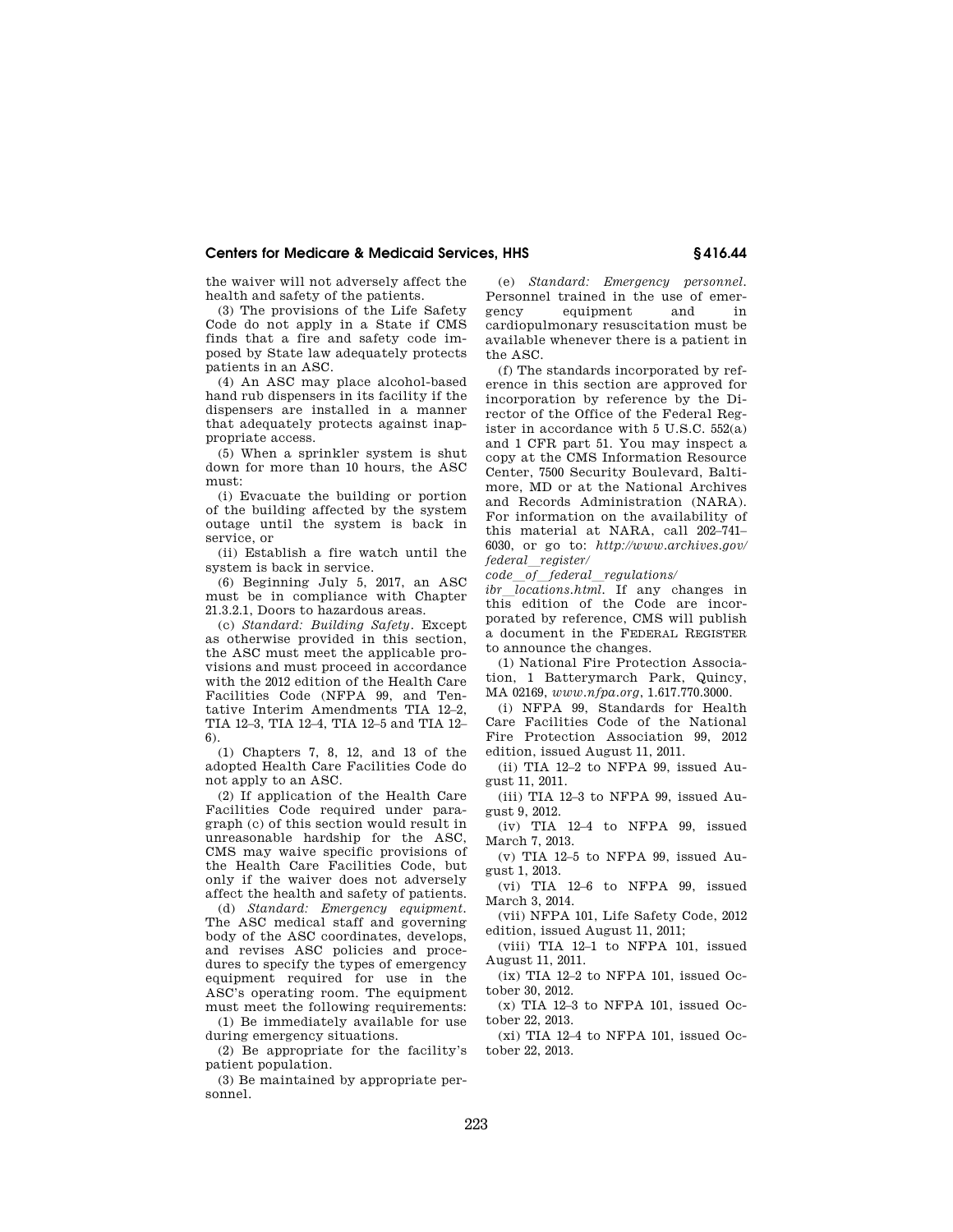### (2) [Reserved]

[47 FR 34094, Aug. 5, 1982, amended at 53 FR 11508, Apr. 7, 1988; 54 FR 4026, Jan. 27, 1989; 68 FR 1385, Jan. 10, 2003; 69 FR 18803, Apr. 9, 2004; 70 FR 15237, Mar. 25, 2005; 71 FR 55339, Sept. 22, 2006; 77 FR 29030, May 16, 2012; 81 FR 26896, May 4, 2016; 81 FR 42548, June 30, 2016]

#### **§ 416.45 Condition for coverage—Medical staff.**

The medical staff of the ASC must be accountable to the governing body.

(a) *Standard: Membership and clinical privileges.* Members of the medical staff must be legally and professionally qualified for the positions to which they are appointed and for the performance of privileges granted. The ASC grants privileges in accordance with recommendations from qualified medical personnel.

(b) *Standard: Reappraisals.* Medical staff privileges must be periodically reappraised by the ASC. The scope of procedures performed in the ASC must be periodically reviewed and amended as appropriate.

(c) *Standard: Other practitioners.* If the ASC assigns patient care responsibilities to practitioners other than physicians, it must have established policies and procedures, approved by the governing body, for overseeing and evaluating their clinical activities.

#### **§ 416.46 Condition for coverage—Nursing services.**

The nursing services of the ASC must be directed and staffed to assure that the nursing needs of all patients are met.

(a) *Standard: Organization and staffing.* Patient care responsibilities must be delineated for all nursing service personnel. Nursing services must be provided in accordance with recognized standards of practice. There must be a registered nurse available for emergency treatment whenever there is a patient in the ASC.

(b) [Reserved]

#### **§ 416.47 Condition for coverage—Medical records.**

The ASC must maintain complete, comprehensive, and accurate medical records to ensure adequate patient care.

# **§ 416.45 42 CFR Ch. IV (10–1–18 Edition)**

(a) *Standard: Organization.* The ASC must develop and maintain a system for the proper collection, storage, and use of patient records.

(b) *Standard: Form and content of record.* The ASC must maintain a medical record for each patient. Every record must be accurate, legible, and promptly completed. Medical records must include at least the following:

(1) Patient identification.

(2) Significant medical history and results of physical examination.

(3) Pre-operative diagnostic studies (entered before surgery), if performed.

(4) Findings and techniques of the operation, including a pathologist's report on all tissues removed during surgery, except those exempted by the governing body.

(5) Any allergies and abnormal drug reactions.

(6) Entries related to anesthesia administration.

(7) Documentation of properly executed informed patient consent.

(8) Discharge diagnosis.

#### **§ 416.48 Condition for coverage—Pharmaceutical services.**

The ASC must provide drugs and biologicals in a safe and effective manner, in accordance with accepted professional practice, and under the direction of an individual designated responsible for pharmaceutical services.

(a) *Standard: Administration of drugs.*  Drugs must be prepared and administered according to established policies and acceptable standards of practice.

(1) Adverse reactions must be reported to the physician responsible for the patient and must be documented in the record.

(2) Blood and blood products must be administered by only physicians or registered nurses.

(3) Orders given orally for drugs and biologicals must be followed by a written order, signed by the prescribing physician.

(b) [Reserved]

#### **§ 416.49 Condition for coverage—Laboratory and radiologic services.**

(a) *Standard: Laboratory services.* If the ASC performs laboratory services, it must meet the requirements of part 493 of this chapter. If the ASC does not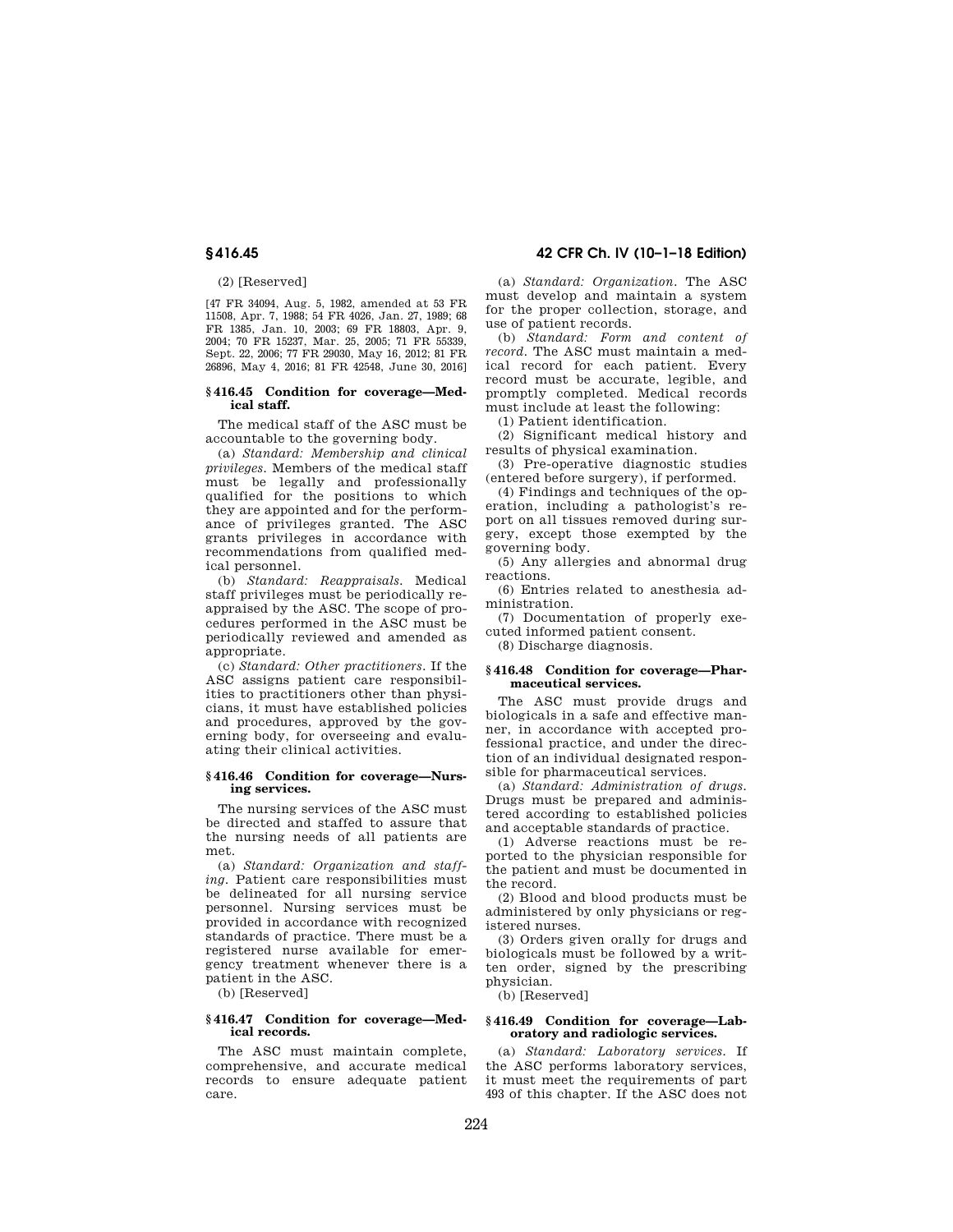provide its own laboratory services, it must have procedures for obtaining routine and emergency laboratory services from a certified laboratory in accordance with part 493 of this chapter. The referral laboratory must be certified in the appropriate specialties and subspecialties of service to perform the referred tests in accordance with the requirements of Part 493 of this chapter.

(b) *Standard: Radiologic services.* (1) Radiologic services may only be provided when integral to procedures offered by the ASC and must meet the requirements specified in §482.26(b),  $(c)(2)$ , and  $(d)(2)$  of this chapter.

(2) If radiologic services are utilized, the governing body must appoint an individual qualified in accordance with State law and ASC policies who is responsible for assuring all radiologic services are provided in accordance with the requirements of this section.

[73 FR 68812, Nov. 18, 2008, as amended at 79 FR 27153, May 12, 2014]

#### **§ 416.50 Condition for coverage—Patient rights.**

The ASC must inform the patient or the patient's representative or surrogate of the patient's rights and must protect and promote the exercise of these rights, as set forth in this section. The ASC must also post the written notice of patient rights in a place or places within the ASC likely to be noticed by patients waiting for treatment or by the patient's representative or surrogate, if applicable.

(a) *Standard: Notice of Rights.* An ASC must, prior to the start of the surgical procedure, provide the patient, the patient's representative, or the patient's surrogate with verbal and written notice of the patient's rights in a language and manner that ensures the patient, the representative, or the surrogate understand all of the patient's rights as set forth in this section. The ASC's notice of rights must include the address and telephone number of the State agency to which patients may report complaints, as well as the Web site for the Office of the Medicare Beneficiary Ombudsman.

(b) *Standard: Disclosure of physician financial interest or ownership.* The ASC must disclose, in accordance with Part 420 of this subchapter, and where applicable, provide a list of physicians who have financial interest or ownership in the ASC facility. Disclosure of information must be in writing.

(c) *Standard: Advance directives.* The ASC must comply with the following requirements:

(1) Provide the patient or, as appropriate, the patient's representative with written information concerning its policies on advance directives, including a description of applicable State health and safety laws and, if requested, official State advance directive forms.

(2) Inform the patient or, as appropriate, the patient's representative of the patient's right to make informed decisions regarding the patient's care.

(3) Document in a prominent part of the patient's current medical record, whether or not the individual has executed an advance directive.

(d) *Standard: Submission and investigation of grievances.* The ASC must establish a grievance procedure for documenting the existence, submission, investigation, and disposition of a patient's written or verbal grievance to the ASC. The following criteria must be met:

(1) All alleged violations/grievances relating, but not limited to, mistreatment, neglect, verbal, mental, sexual, or physical abuse, must be fully documented.

(2) All allegations must be immediately reported to a person in authority in the ASC.

(3) Only substantiated allegations must be reported to the State authority or the local authority, or both.

(4) The grievance process must specify timeframes for review of the grievance and the provisions of a response.

(5) The ASC, in responding to the grievance, must investigate all grievances made by a patient, the patient's representative, or the patient's surrogate regarding treatment or care that is (or fails to be) furnished.

(6) The ASC must document how the grievance was addressed, as well as provide the patient, the patient's representative, or the patient's surrogate with written notice of its decision. The decision must contain the name of an ASC contact person, the steps taken to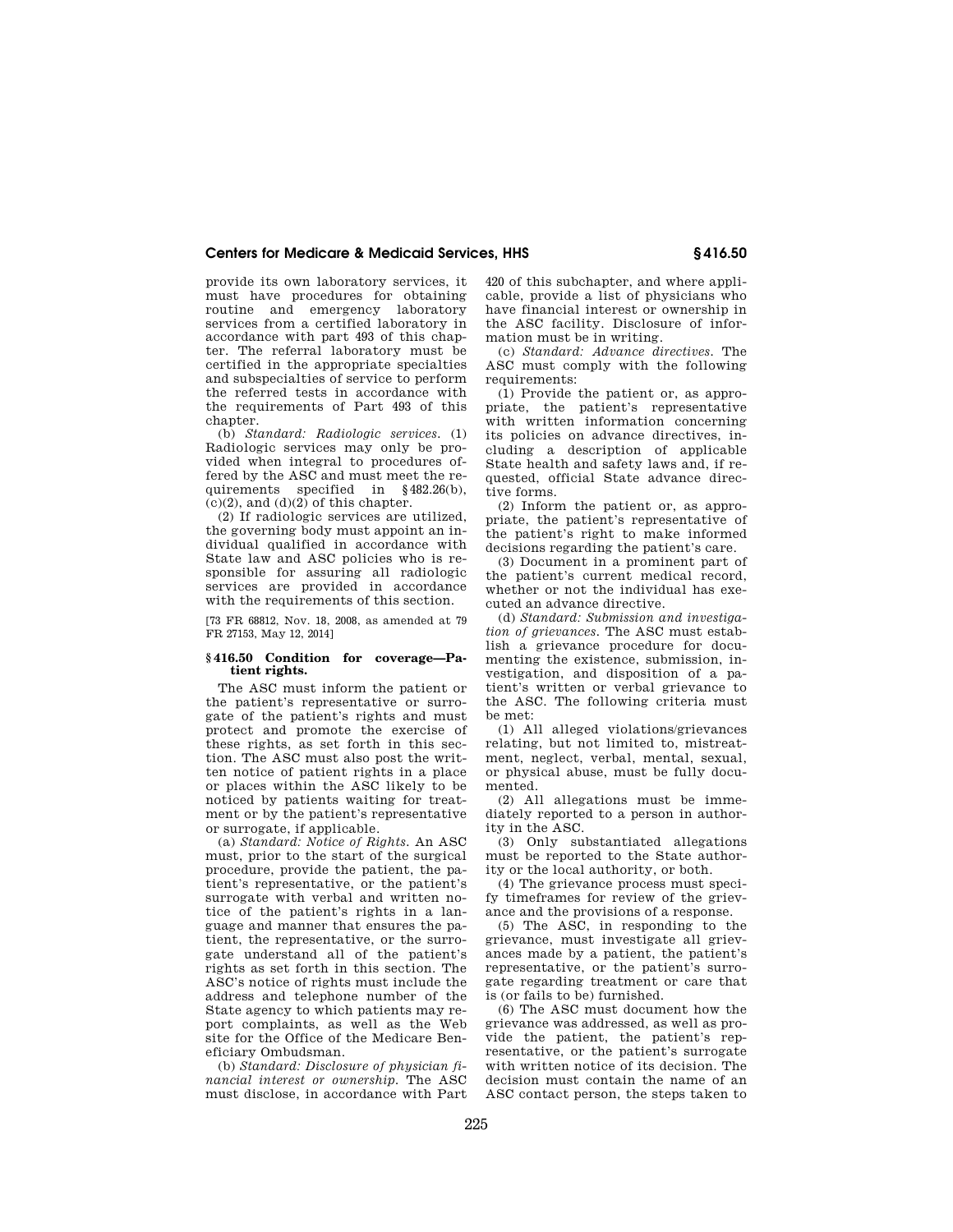investigate the grievance, the result of the grievance process and the date the grievance process was completed.

(e) *Standard: Exercise of rights and respect for property and person.* (1) The patient has the right to the following:

(i) Be free from any act of discrimination or reprisal.

(ii) Voice grievances regarding treatment or care that is (or fails to be) provided.

(iii) Be fully informed about a treatment or procedure and the expected outcome before it is performed.

(2) If a patient is adjudged incompetent under applicable State laws by a court of proper jurisdiction, the rights of the patient are exercised by the person appointed under State law to act on the patient's behalf.

(3) If a State court has not adjudged a patient incompetent, any legal representative or surrogate designated by the patient in accordance with State law may exercise the patient's rights to the extent allowed by State law.

(f) *Standard: Privacy and safety.* The patient has the right to—

(1) Personal privacy.

(2) Receive care in a safe setting.

(3) Be free from all forms of abuse or harassment.

(g) *Standard: Confidentiality of clinical records.* The ASC must comply with the Department's rules for the privacy and security of individually identifiable health information, as specified at 45 CFR parts 160 and 164.

[73 FR 68812, Nov. 18, 2008, as amended at 76 FR 65889, Oct. 24, 2011]

### **§ 416.51 Conditions for coverage—Infection control.**

The ASC must maintain an infection control program that seeks to minimize infections and communicable diseases.

(a) *Standard: Sanitary environment.*  The ASC must provide a functional and sanitary environment for the provision of surgical services by adhering to professionally acceptable standards of practice.

(b) *Standard: Infection control program.*  The ASC must maintain an ongoing program designed to prevent, control, and investigate infections and communicable diseases. In addition, the infection control and prevention program

**§ 416.51 42 CFR Ch. IV (10–1–18 Edition)** 

must include documentation that the ASC has considered, selected, and implemented nationally recognized infection control guidelines. The program is—

(1) Under the direction of a designated and qualified professional who has training in infection control;

(2) An integral part of the ASC's quality assessment and performance improvement program; and

(3) Responsible for providing a plan of action for preventing, identifying, and managing infections and communicable diseases and for immediately implementing corrective and preventive measures that result in improvement.

[73 FR 68813, Nov. 18, 2008]

#### **§ 416.52 Conditions for coverage—Patient admission, assessment and discharge.**

The ASC must ensure each patient has the appropriate pre-surgical and post-surgical assessments completed and that all elements of the discharge requirements are completed.

(a) *Standard: Admission and pre-surgical assessment.* (1) Not more than 30 days before the date of the scheduled surgery, each patient must have a comprehensive medical history and physical assessment completed by a physician (as defined in section 1861(r) of the Act) or other qualified practitioner in accordance with applicable State health and safety laws, standards of practice, and ASC policy.

(2) Upon admission, each patient must have a pre-surgical assessment completed by a physician or other qualified practitioner in accordance with applicable State health and safety laws, standards of practice, and ASC policy that includes, at a minimum, an updated medical record entry documenting an examination for any changes in the patient's condition since completion of the most recently documented medical history and physical assessment, including documentation of any allergies to drugs and biologicals.

(3) The patient's medical history and physical assessment must be placed in the patient's medical record prior to the surgical procedure.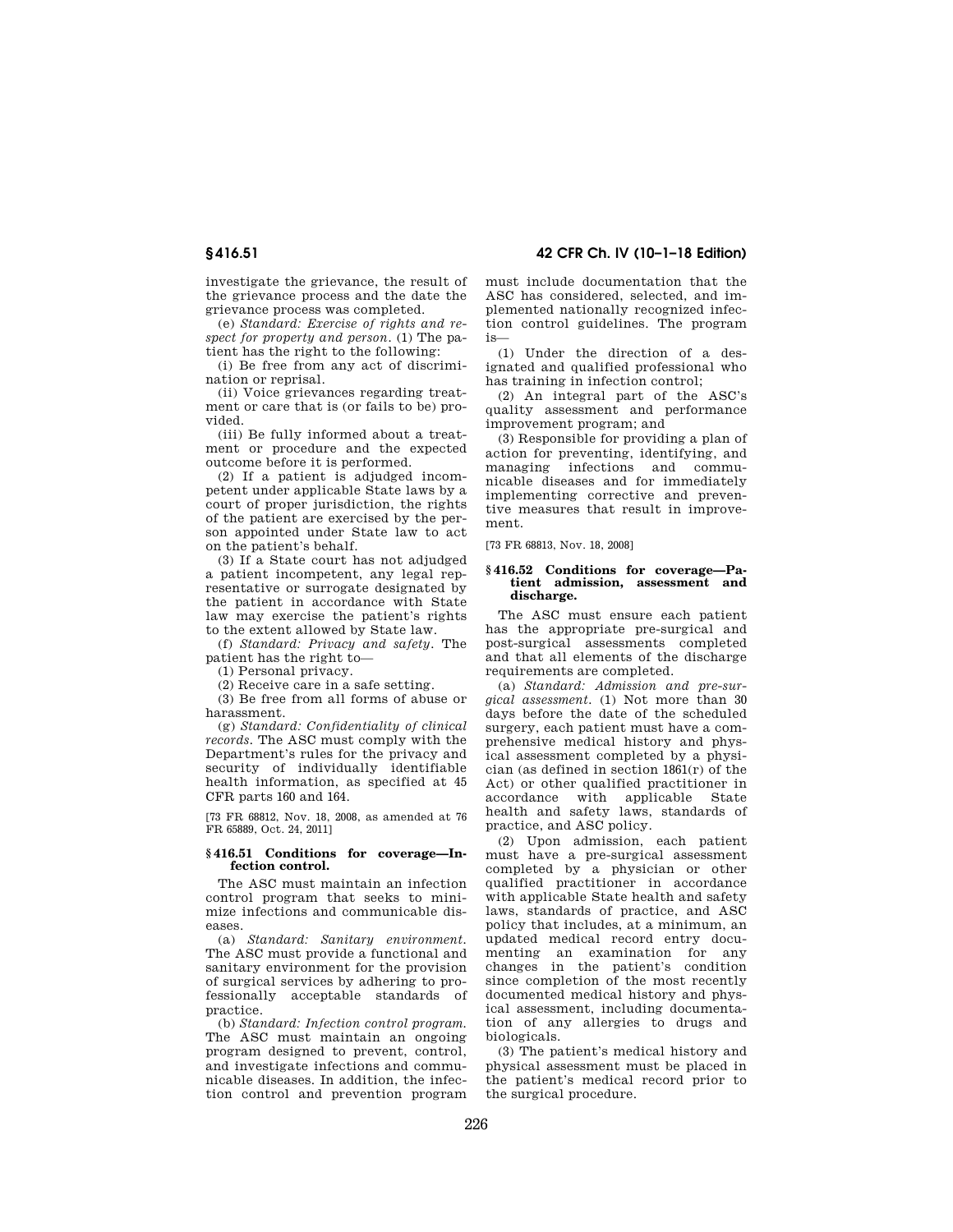(b) *Standard: Post-surgical assessment.*  (1) The patient's post-surgical condition must be assessed and documented in the medical record by a physician, other qualified practitioner, or a registered nurse with, at a minimum, post-operative care experience in accordance with applicable State health and safety laws, standards of practice, and ASC policy.

(2) Post-surgical needs must be addressed and included in the discharge notes.

(c) *Standard: Discharge.* The ASC must—

(1) Provide each patient with written discharge instructions and overnight supplies. When appropriate, make a followup appointment with the physician, and ensure that all patients are informed, either in advance of their surgical procedure or prior to leaving the ASC, of their prescriptions, post-operative instructions and physician contact information for followup care.

(2) Ensure each patient has a discharge order, signed by the physician who performed the surgery or procedure in accordance with applicable State health and safety laws, standards of practice, and ASC policy.

(3) Ensure all patients are discharged in the company of a responsible adult, except those patients exempted by the attending physician.

[73 FR 68813, Nov. 18, 2008]

## **§ 416.54 Condition for coverage— Emergency preparedness.**

The Ambulatory Surgical Center (ASC) must comply with all applicable Federal, State, and local emergency preparedness requirements. The ASC must establish and maintain an emergency preparedness program that meets the requirements of this section. The emergency preparedness program must include, but not be limited to, the following elements:

(a) *Emergency plan.* The ASC must develop and maintain an emergency preparedness plan that must be reviewed, and updated at least annually. The plan must do the following:

(1) Be based on and include a documented, facility-based and communitybased risk assessment, utilizing an allhazards approach.

(2) Include strategies for addressing emergency events identified by the risk assessment.

(3) Address patient population, including, but not limited to, the type of services the ASC has the ability to provide in an emergency; and continuity of operations, including delegations of authority and succession plans.

(4) Include a process for cooperation and collaboration with local, tribal, regional, State, and Federal emergency preparedness officials' efforts to maintain an integrated response during a disaster or emergency situation, including documentation of the ASC's efforts to contact such officials and, when applicable, of its participation in collaborative and cooperative planning efforts.

(b) *Policies and procedures.* The ASC must develop and implement emergency preparedness policies and procedures, based on the emergency plan set forth in paragraph (a) of this section, risk assessment at paragraph (a)(1) of this section, and the communication plan at paragraph (c) of this section. The policies and procedures must be reviewed and updated at least annually. At a minimum, the policies and procedures must address the following:

(1) A system to track the location of on-duty staff and sheltered patients in the ASC's care during an emergency. If on-duty staff or sheltered patients are relocated during the emergency, the ASC must document the specific name and location of the receiving facility or other location.

(2) Safe evacuation from the ASC, which includes the following:

(i) Consideration of care and treatment needs of evacuees.

(ii) Staff responsibilities.

(iii) Transportation.

(iv) Identification of evacuation location(s).

(v) Primary and alternate means of communication with external sources of assistance.

(3) A means to shelter in place for patients, staff, and volunteers who remain in the ASC.

(4) A system of medical documentation that does the following:

(i) Preserves patient information.

(ii) Protects confidentiality of patient information.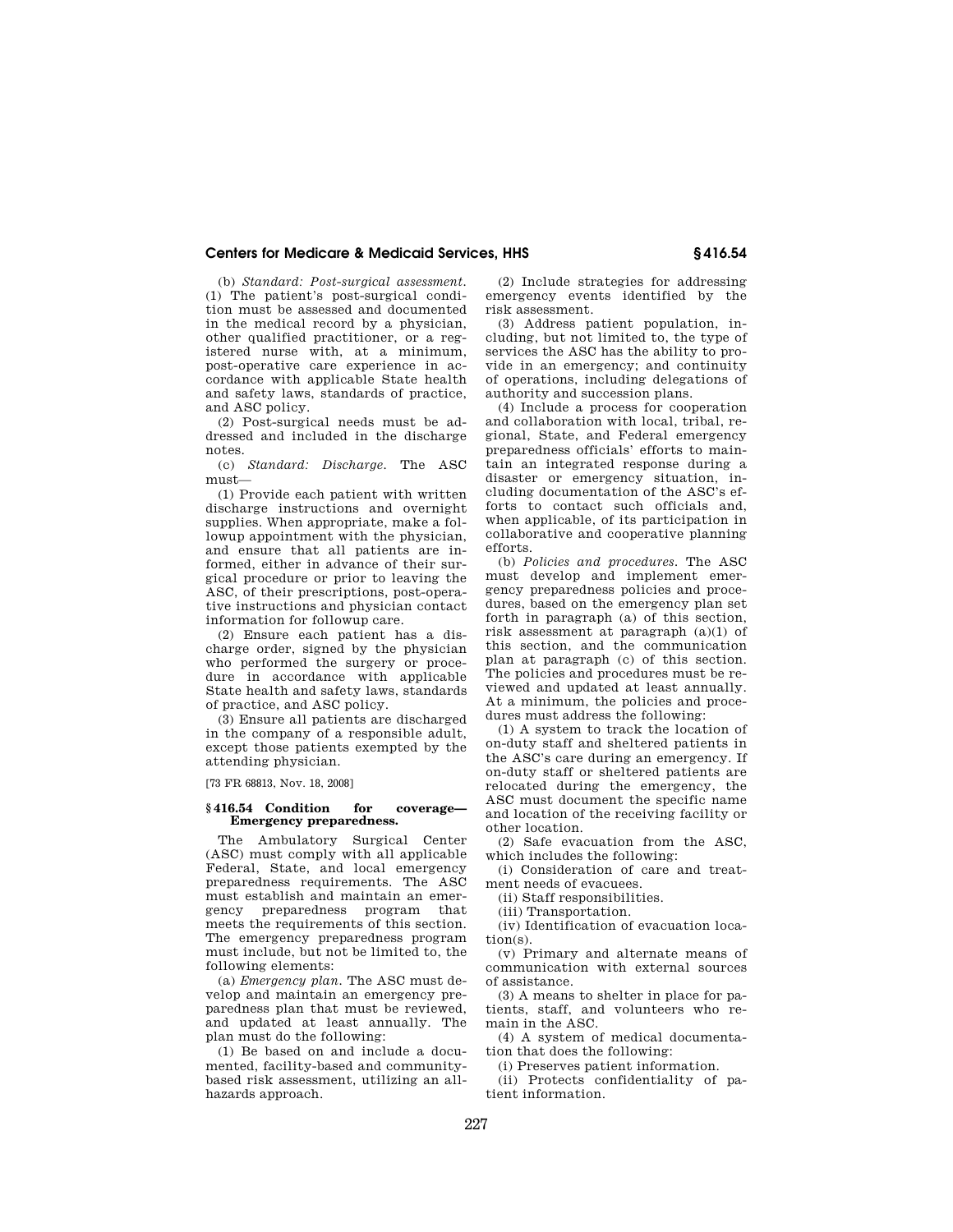(iii) Secures and maintains the availability of records.

(5) The use of volunteers in an emergency and other staffing strategies, including the process and role for integration of State and Federally designated health care professionals to address surge needs during an emergency.

(6) The role of the ASC under a waiver declared by the Secretary, in accordance with section 1135 of the Act, in the provision of care and treatment at an alternate care site identified by emergency management officials.

(c) *Communication plan.* The ASC must develop and maintain an emergency preparedness communication plan that complies with Federal, State, and local laws and must be reviewed and updated at least annually. The communication plan must include all of the following:

(1) Names and contact information for the following:

(i) Staff.

(ii) Entities providing services under arrangement.

(iii) Patients' physicians.

(iv) Volunteers.

(2) Contact information for the following:

(i) Federal, State, tribal, regional, and local emergency preparedness staff.

(ii) Other sources of assistance.

(3) Primary and alternate means for communicating with the following:

(i) ASC's staff.

(ii) Federal, State, tribal, regional, and local emergency management agencies.

(4) A method for sharing information and medical documentation for patients under the ASC's care, as necessary, with other health care providers to maintain the continuity of care.

(5) A means, in the event of an evacuation, to release patient information as permitted under 45 CFR 164.510(b)(1)(ii).

(6) A means of providing information about the general condition and location of patients under the facility's care as permitted under 45 CFR 164.510(b)(4).

(7) A means of providing information about the ASC's needs, and its ability to provide assistance, to the authority

**§ 416.54 42 CFR Ch. IV (10–1–18 Edition)** 

having jurisdiction, the Incident Command Center, or designee.

(d) *Training and testing.* The ASC must develop and maintain an emergency preparedness training and testing program that is based on the emergency plan set forth in paragraph (a) of this section, risk assessment at paragraph (a)(1) of this section, policies and procedures at paragraph (b) of this section, and the communication plan at paragraph (c) of this section. The training and testing program must be reviewed and updated at least annually.

(1) *Training program.* The ASC must do all of the following:

(i) Initial training in emergency preparedness policies and procedures to all new and existing staff, individuals providing on-site services under arrangement, and volunteers, consistent with their expected roles.

(ii) Provide emergency preparedness training at least annually.

(iii) Maintain documentation of all emergency preparedness training.

(iv) Demonstrate staff knowledge of emergency procedures.

(2) *Testing.* The ASC must conduct exercises to test the emergency plan at least annually. The ASC must do the following:

(i) Participate in a full-scale exercise that is community-based or when a community-based exercise is not accessible, individual, facility-based. If the ASC experiences an actual natural or man-made emergency that requires activation of the emergency plan, the ASC is exempt from engaging in an community-based or individual, facility-based full-scale exercise for 1 year following the onset of the actual event.

(ii) Conduct an additional exercise that may include, but is not limited to the following:

(A) A second full-scale exercise that is individual, facility-based.

(B) A tabletop exercise that includes a group discussion led by a facilitator, using a narrated, clinically-relevant emergency scenario, and a set of problem statements, directed messages, or prepared questions designed to challenge an emergency plan.

(iii) Analyze the ASC's response to and maintain documentation of all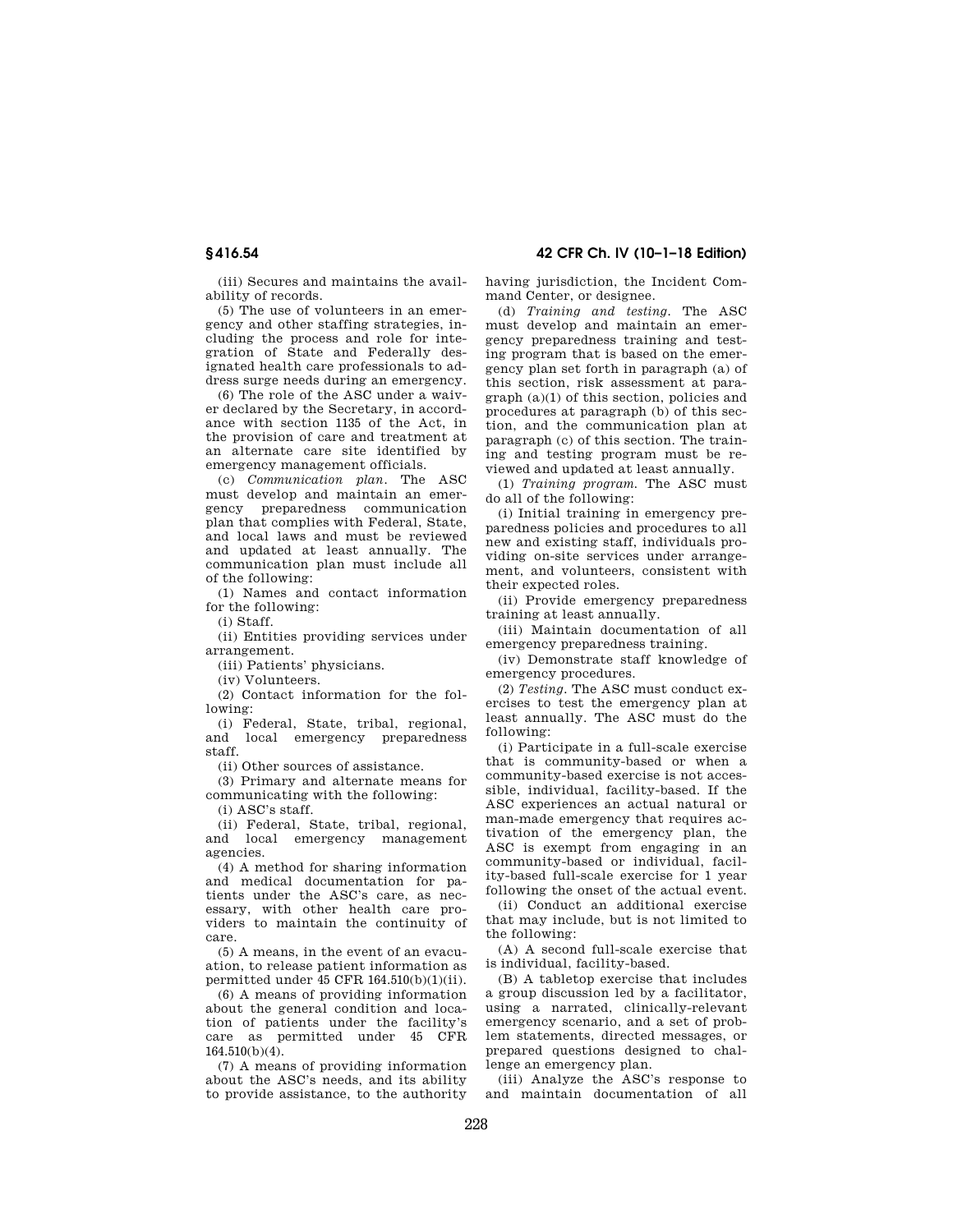drills, tabletop exercises, and emergency events and revise the ASC's emergency plan, as needed.

(e) *Integrated healthcare systems.* If an ASC is part of a healthcare system consisting of multiple separately certified healthcare facilities that elects to have a unified and integrated emergency preparedness program, the ASC may choose to participate in the healthcare system's coordinated emergency preparedness program. If elected, the unified and integrated emergency preparedness program must—

(1) Demonstrate that each separately certified facility within the system actively participated in the development of the unified and integrated emergency preparedness program.

(2) Be developed and maintained in a manner that takes into account each separately certified facility's unique circumstances, patient populations, and services offered.

(3) Demonstrate that each separately certified facility is capable of actively using the unified and integrated emergency preparedness program and is in compliance.

(4) Include a unified and integrated emergency plan that meets the requirements of paragraphs  $(a)(2)$ ,  $(3)$ , and  $(4)$ of this section. The unified and integrated emergency plan must also be based on and include the following:

(i) A documented community-based risk assessment, utilizing an all-hazards approach.

(ii) A documented individual facilitybased risk assessment for each separately certified facility within the health system, utilizing an all-hazards approach.

(5) Include integrated policies and procedures that meet the requirements set forth in paragraph (b) of this section, a coordinated communication plan and training and testing programs that meet the requirements of paragraphs (c) and (d) of this section, respectively.

[81 FR 64022, Sept. 16, 2016]

# **Subpart D—Scope of Benefits for Furnished Before January 1, 2008**

## **§ 416.60 General rules.**

(a) The services payable under this part are facility services furnished to Medicare beneficiaries, by a participating facility, in connection with covered surgical procedures specified in §416.65.

(b) The surgical procedures, including all preoperative and post-operative services that are performed by a physician, are covered as physician services under part 410 of this chapter.

## [56 FR 8844, Mar. 1, 1991]

## **§ 416.61 Scope of facility services.**

(a) *Included services.* Facility services include, but are not limited to—

(1) Nursing, technician, and related services;

(2) Use of the facilities where the surgical procedures are performed;

(3) Drugs, biologicals, surgical dressings, supplies, splints, casts, and appliances and equipment directly related to the provision of surgical procedures;

(4) Diagnostic or therapeutic services or items directly related to the provision of a surgical procedure;

(5) Administrative, recordkeeping and housekeeping items and services; and

(6) Materials for anesthesia.

(7) Intra-ocular lenses (IOLs).

(8) Supervision of the services of an anesthetist by the operating surgeon.

(b) *Excluded services.* Facility services do not include items and services for which payment may be made under other provisions of part 405 of this chapter, such as physicians' services, laboratory, X-ray or diagnostic procedures (other than those directly related to performance of the surgical procedure), prosthetic devices (except IOLs), ambulance services, leg, arm, back and neck braces, artificial limbs, and durable medical equipment for use in the patient's home. In addition, they do not include anesthetist services furnished on or after January 1, 1989.

[56 FR 8844, Mar. 1, 1991, as amended at 57 FR 33899, July 31, 1992]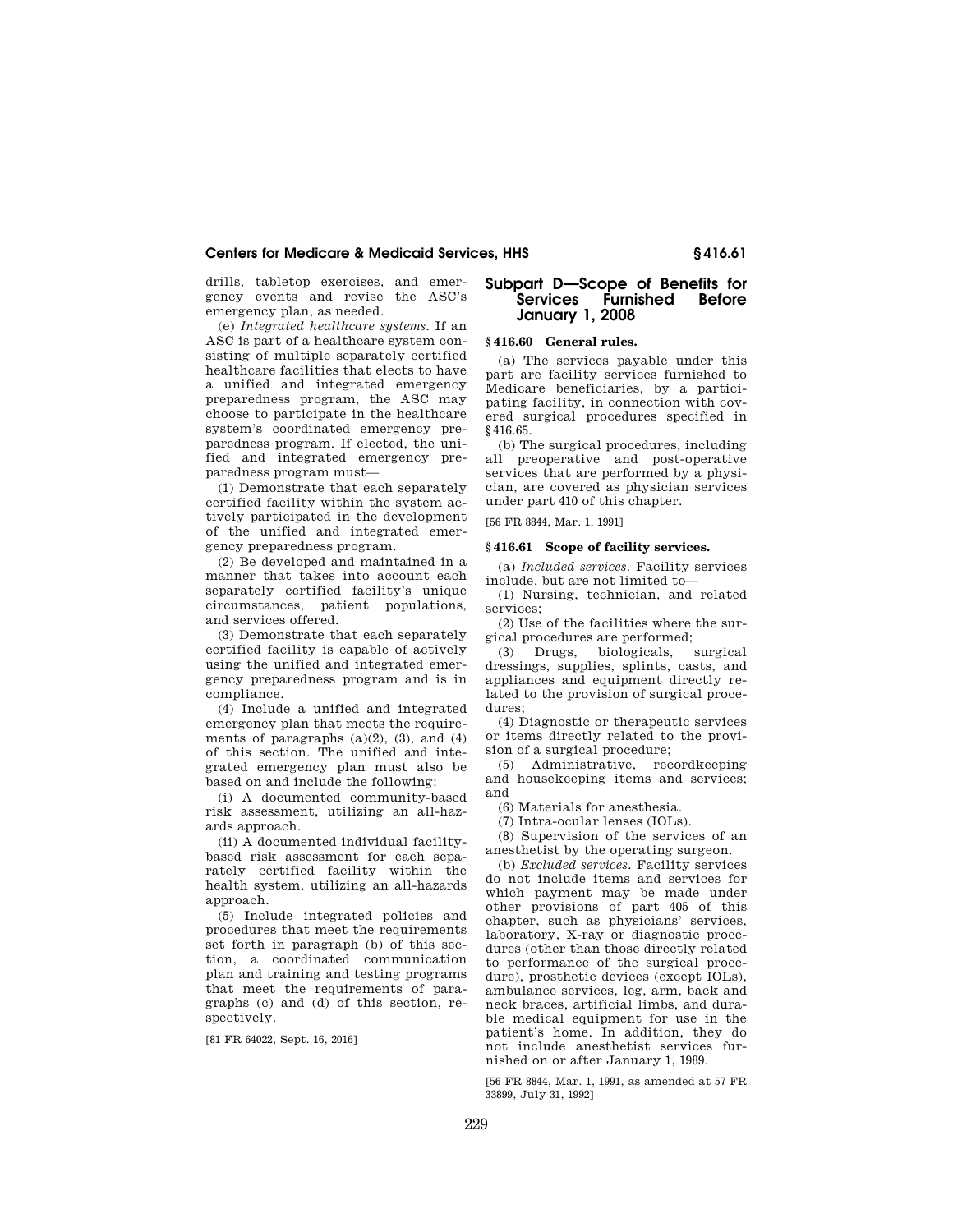## **§ 416.65 Covered surgical procedures.**

Effective for services furnished before January 1, 2008, covered surgical procedures are those procedures that meet the standards described in paragraphs (a) and (b) of this section and are included in the list published in accordance with paragraph (c) of this section.

(a) *General standards.* Covered surgical procedures are those surgical and other medical procedures that—

(1) Are commonly performed on an inpatient basis in hospitals, but may be safely performed in an ASC;

(2) Are not of a type that are commonly performed, or that may be safely performed, in physicians' offices;

(3) Are limited to those requiring a dedicated operating room (or suite), and generally requiring a post-operative recovery room or short-term (not overnight) convalescent room; and

(4) Are not otherwise excluded under §411.15 of this chapter.

(b) *Specific standards.* (1) Covered surgical procedures are limited to those that do not generally exceed—

(i) A total of 90 minutes operating time; and

(ii) A total of 4 hours recovery or convalescent time.

(2) If the covered surgical procedures require anesthesia, the anesthesia must be—

(i) Local or regional anesthesia; or

(ii) General anesthesia of 90 minutes or less duration.

(3) Covered surgical procedures may not be of a type that—

(i) Generally result in extensive blood loss;

(ii) Require major or prolonged invasion of body cavities;

(iii) Directly involve major blood vessels; or

(iv) Are generally emergency or lifethreatening in nature.

(c) *Publication of covered procedures.*  CMS will publish in the FEDERAL REG-ISTER a list of covered surgical procedures and revisions as appropriate.

[47 FR 34094, Aug. 5, 1982, as amended at 71 FR 68226, Nov. 24, 2006]

#### **§ 416.75 Performance of listed surgical procedures on an inpatient hospital basis.**

The inclusion of any procedure as a covered surgical procedure under §416.65 does not preclude its coverage in an inpatient hospital setting under Medicare.

## **§ 416.76 Applicability.**

The provisions of this subpart apply to facility services furnished before January 1, 2008.

[71 FR 68226, Nov. 24, 2006]

# **Subpart E—Prospective Payment System for Facility Services Furnished Before January 1, 2008**

## **§ 416.120 Basis for payment.**

The basis for payment depends on where the services are furnished.

(a) *Hospital outpatient department.*  Payment is in accordance with part 419 of this chapter.

(b) [Reserved]

(c) *ASC*—(1) *General rule.* Payment is based on a prospectively determined rate. This rate covers the cost of services such as supplies, nursing services, equipment, etc., as specified in §416.61. The rate does not cover physician services or other medical services covered under part 410 of this chapter (for example, X-ray services or laboratory services) which are not directly related to the performance of the surgical procedures. Those services may be billed separately and paid on a reasonable charge basis.

(2) *Single and multiple surgical procedures.* (i) If one covered surgical procedure is furnished to a beneficiary in an operative session, payment is based on the prospectively determined rate for that procedure.

(ii) If more than one surgical procedure is furnished in a single operative session, payment is based on—

(A) The full rate for the procedure with the highest prospectively determined rate; and

(B) One half of the prospectively determined rate for each of the other procedures.

(3) *Deductibles and coinsurance.* Part B deductible and coinsurance amounts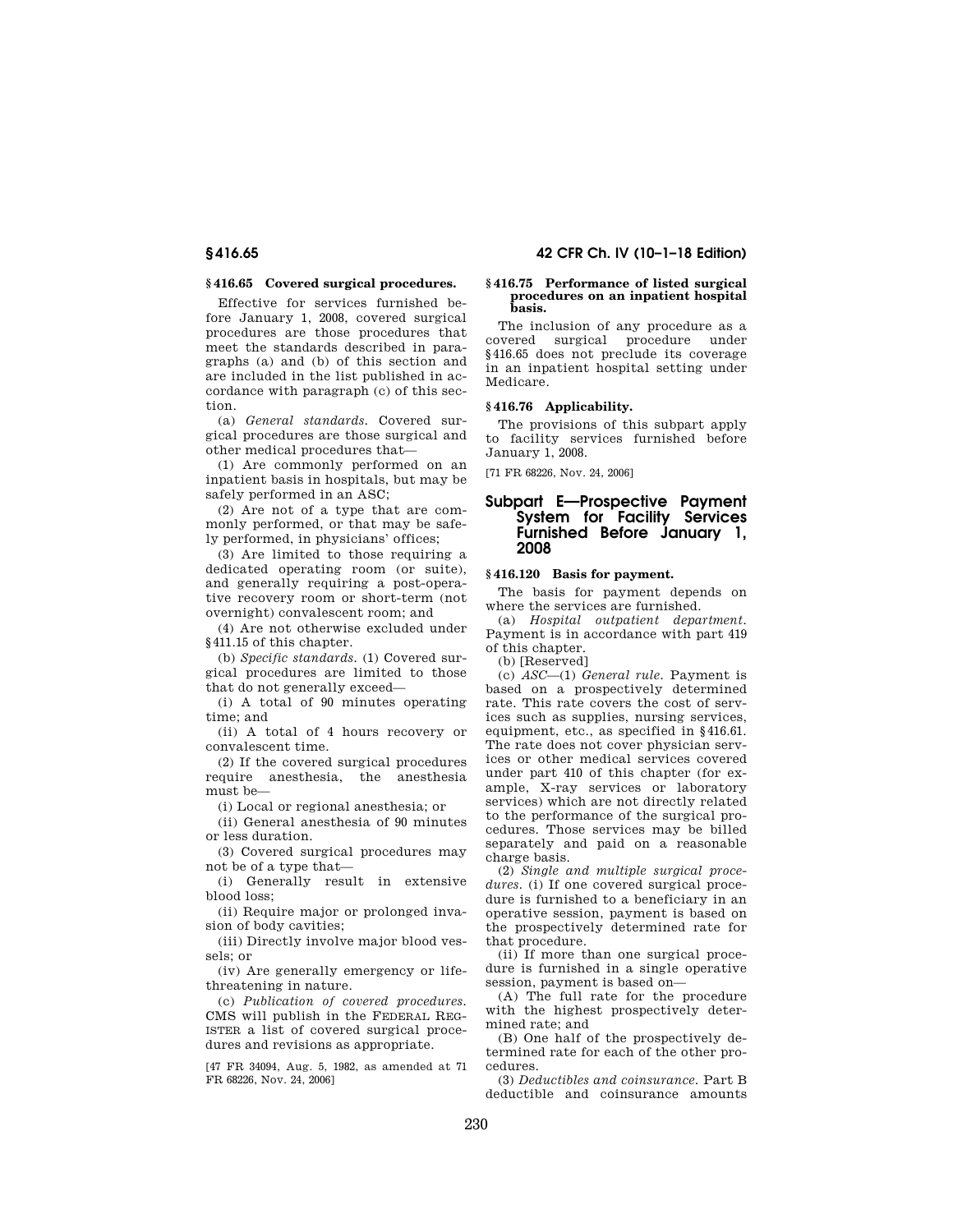apply as specified in §410.152 (a) and (i) of this chapter.

[56 FR 8844, Mar. 1, 1991; 56 FR 23022, May 20, 1991, as amended at 71 FR 68226, Nov. 24, 2006]

## **§ 416.121 Applicability.**

The provisions of this subpart apply to facility services furnished before January 1, 2008.

[71 FR 68226, Nov. 24, 2006]

## **§ 416.125 ASC facility services payment rate.**

(a) The payment rate is based on a prospectively determined standard overhead amount per procedure derived from an estimate of the costs incurred by ambulatory surgical centers generally in providing services furnished in connection with the performance of that procedure.

(b) The payment must be substantially less than would have been paid under the program if the procedure had been performed on an inpatient basis in a hospital.

(c) For services furnished on or after January 1, 2007, and before the effective date of implementation of a revised payment system, the ASC payment rate for a surgical procedure is the lesser of the ASC payment rate established under paragraph (a) of this section or the prospective payment rate for the procedure established under §419.32 of this chapter. The lesser payment amount is determined prior to application of any geographic adjustment.

[56 FR 8844, Mar. 1, 1991, as amended at 71 FR 68226, Nov. 24, 2006]

## **§ 416.130 Publication of revised payment methodologies.**

Whenever CMS proposes to revise the payment rate for ASCs, CMS publishes a notice in the FEDERAL REGISTER describing the revision. The notice also explains the basis on which the rates were established. After reviewing public comments, CMS publishes a notice establishing the rates authorized by this section. In setting these rates, CMS may adopt reasonable classifications of facilities and may establish different rates for different types of surgical procedures.

[47 FR 34094, Aug. 5, 1982, as amended at 56 FR 8844, Mar. 1, 1991]

#### **§ 416.140 Surveys.**

(a) *Timing, purpose, and procedures.* (1) No more often than once a year, CMS conducts a survey of a randomly selected sample of participating ASCs to collect data for analysis or reevaluation of payment rates.

(2) CMS notifies the selected ASCs by mail of their selection and of the form and content of the report the ASCs are required to submit within 60 days of the notice.

(3) If the facility does not submit an adequate report in response to CMS's survey request, CMS may terminate the agreement to participate in the Medicare program as an ASC.

(4) CMS may grant a 30-day postponement of the due date for the survey report if it determines that the facility has demonstrated good cause for the delay.

(b) *Requirements for ASCs.* ASCs must—

(1) Maintain adequate financial records, in the form and containing the data required by CMS, to allow determination of the payment rates for covered surgical procedures furnished to Medicare beneficiaries under this subpart.

(2) Within 60 days of a request from CMS submit, in the form and detail as may be required by CMS, a report of—

(i) Their operations, including the allowable costs actually incurred for the period and the actual number and kinds of surgical procedures furnished during the period; and

(ii) Their customary charges for each surgical procedure furnished for the period.

[47 FR 34094, Aug. 5, 1982, as amended at 56 FR 8845, Mar. 1, 1991]

# **Subpart F—Coverage, Scope of ASC Services, and Prospective Payment System for ASC Services Furnished on or After January 1, 2008**

SOURCE: 72 FR 42545, Aug. 2, 2007, unless otherwise noted.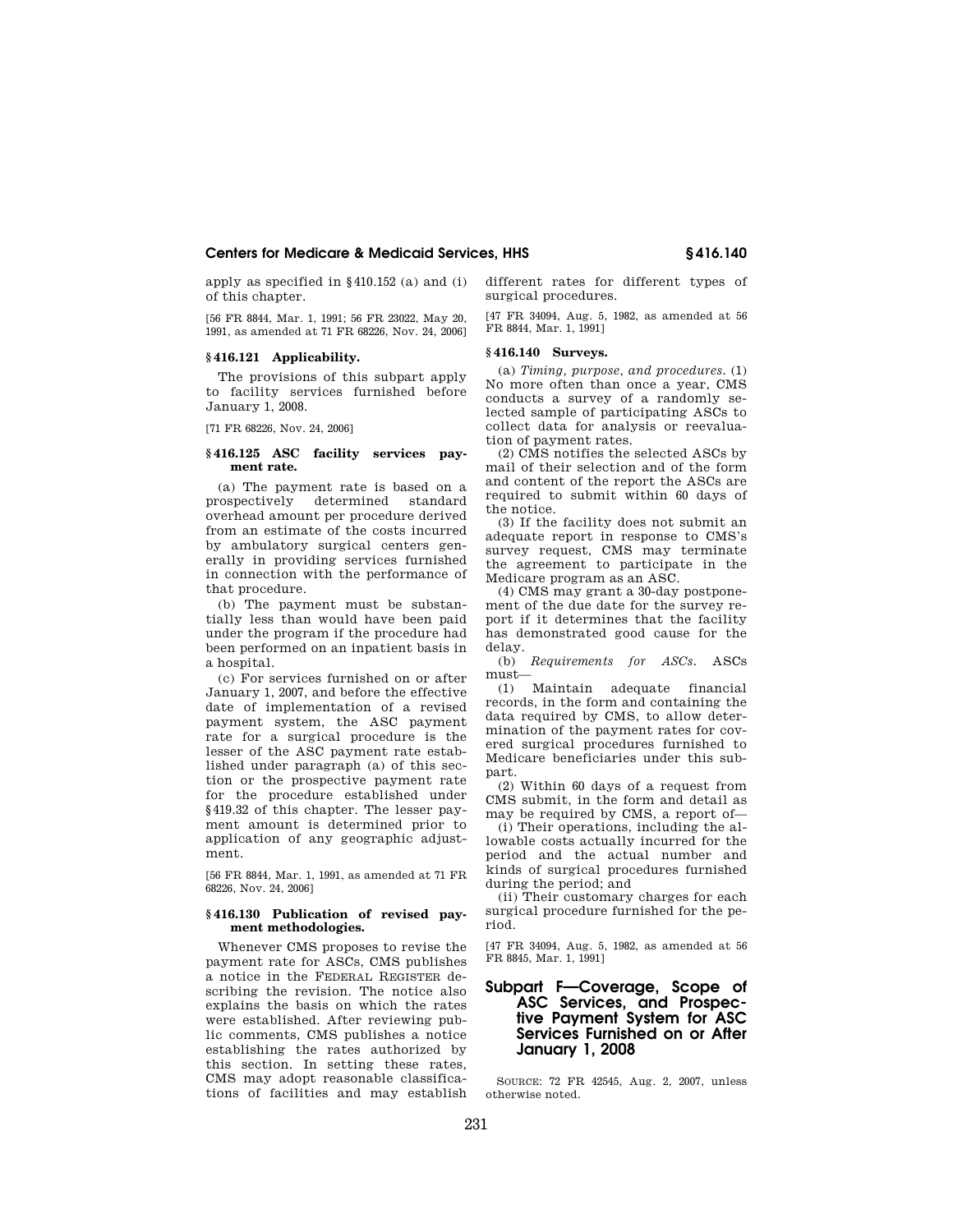## **§ 416.160 Basis and scope.**

(a) *Statutory basis.* (1) Section  $1833(i)(2)(D)$  of the Act requires the Secretary to implement a revised payment system for payment of surgical services furnished in ASCs. The statute requires that, in the year such system is implemented, the system shall be designed to result in the same amount of aggregate expenditures for such services as would be made if there was no requirement for a revised payment system. The revised payment system shall be implemented no earlier than January 1, 2006, and no later than January 1, 2008. The statute provides that the Secretary may implement a reduction in any annual update for failure to report on quality measures as specified by the Secretary. The statute also requires that, for CY 2011 and each subsequent year, any annual update to the ASC payment system, after application of any reduction in the annual update for failure to report on quality measures as specified by the Secretary, be reduced by a productivity adjustment. There shall be no administrative or judicial review under section 1869 of the Act, section 1878 of the Act, or otherwise of the classification system, the relative weights, payment amounts, and the geographic adjustment factor, if any, of the revised payment system.

(2) Section  $1833(a)(1)(G)$  of the Act provides that, beginning with the implementation date of a revised payment system for ASC facility services furnished in connection with a surgical procedure pursuant to section  $1833(i)(1)(A)$  of the Act, the amount paid shall be 80 percent of the lesser of the actual charge for such services or the amount determined by the Secretary under the revised payment system.

(3) Section  $1833(i)(1)(A)$  of the Act requires the Secretary to specify the surgical procedures that can be performed safely on an ambulatory basis in an ASC.

(4) Section 1834(d) of the Act specifies that, when screening colonoscopies or screening flexible sigmoidoscopies are performed in an ASC or hospital outpatient department, payment shall be based on the lesser of the amount under the fee schedule that would apply to such services if they were per-

# **§ 416.160 42 CFR Ch. IV (10–1–18 Edition)**

formed in a hospital outpatient department in an area or the amount under the fee schedule that would apply to such services if they were performed in an ambulatory surgical center in the same area. Section 1834(d) of the Act also specifies that, in the case of screening flexible sigmoidoscopy and screening colonoscopy services, the payment amounts must not exceed the payment rates established for the related diagnostic services.

(5) Section 1833(a)(1) of the Act requires 100 percent payment for preventive services described in section 1861(ww)(2) of the Act (excluding electrocardiograms) to which the United States Preventive Services Task Force (USPSTF) has given a grade of A or B for any indication or population. Section 1833(b)(1) of the Act also specifies that the Part B deductible shall not apply with respect to preventive services described in section 1861(ww)(2) of the Act (excluding electrocardiograms) to which the USPSTF has given a grade of A or B for any indication or population.

(b) *Scope.* This subpart sets forth—

(1) The scope of ASC services and the criteria for determining the covered surgical procedures for which Medicare provides payment for the associated facility services and covered ancillary services;

(2) The basis of payment for facility services and for covered ancillary services furnished in an ASC in connection with a covered surgical procedure;

(3) The methodologies by which Medicare determines payment amounts for ASC services.

[72 FR 42545, Aug. 2, 2007, as amended at 75 FR 72264, Nov. 24, 2010; 77 FR 68558, Nov. 15, 2012]

## **§ 416.161 Applicability of this subpart.**

The provisions of this subpart apply to ASC services furnished on or after January 1, 2008.

## **§ 416.163 General rules.**

(a) Payment is made under this subpart for ASC services specified in §§416.164(a) and (b) furnished to Medicare beneficiaries by a participating ASC in connection with covered surgical procedures as determined by the Secretary in accordance with §416.166.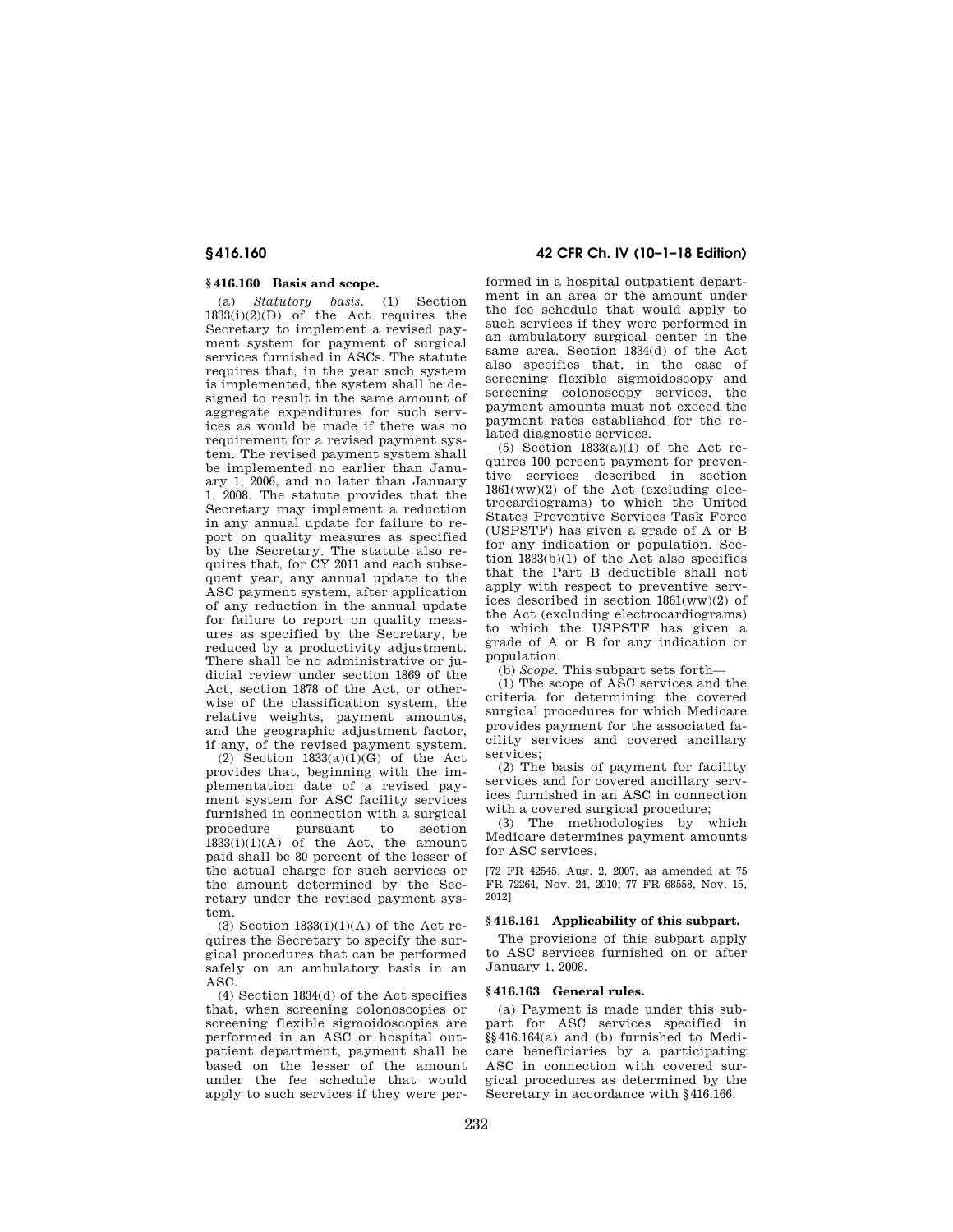(b) Payment for physicians' services and payment for anesthetists' services are made in accordance with part 414 of this subchapter.

(c) Payment for items and services other than physicians' and anesthetists' services, as specified in §416.164(c), is made in accordance with §410.152 of this subchapter.

# **§ 416.164 Scope of ASC services.**

(a) *Included facility services.* ASC services for which payment is packaged into the ASC payment for a covered surgical procedure under §416.166 include, but are not limited to—

(1) Nursing, technician, and related services;

(2) Use of the facility where the surgical procedures are performed;

(3) Any laboratory testing performed under a Clinical Laboratory Improvement Amendments of 1988 (CLIA) certificate of waiver;

(4) Drugs and biologicals for which separate payment is not allowed under the hospital outpatient prospective payment system (OPPS);

(5) Medical and surgical supplies not on pass-through status under subpart G of part 419 of this subchapter;

(6) Equipment;

(7) Surgical dressings;

(8) Implanted prosthetic devices, including intraocular lenses (IOLs), and related accessories and supplies not on pass-through status under subpart G of part 419 of this subchapter;

(9) Implanted DME and related accessories and supplies not on pass-through status under subpart G of part 419 of this subchapter;

(10) Splints and casts and related devices;

(11) Radiology services for which separate payment is not allowed under the OPPS and other diagnostic tests or interpretive services that are integral to a surgical procedure, except certain diagnostic tests for which separate payment is allowed under the OPPS;

(12) Administrative, recordkeeping and housekeeping items and services;

(13) Materials, including supplies and equipment for the administration and monitoring of anesthesia; and

(14) Supervision of the services of an anesthetist by the operating surgeon.

(b) *Covered ancillary services.* Ancillary items and services that are integral to a covered surgical procedure, as defined in §416.166, and for which separate payment is allowed include:

(1) Brachytherapy sources;

(2) Certain implantable items that have pass-through status under the OPPS;

(3) Certain items and services that CMS designates as contractor-priced, including, but not limited to, the acquisition or procurement of corneal tissue for corneal transplant procedures;

(4) Certain drugs and biologicals for which separate payment is allowed under the OPPS;

(5) Certain radiology services and certain diagnostic tests for which separate payment is allowed under the OPPS.

(c) *Excluded services.* ASC services do not include items and services outside the scope of ASC services for which payment may be made under part 414 of this subchapter in accordance with §410.152, including, but not limited to—

(1) Physicians' services (including surgical procedures and all preoperative and postoperative services that are performed by a physician);

(2) Anesthetists' services;

(3) Radiology services (other than those integral to performance of a covered surgical procedure);

(4) Diagnostic procedures (other than those directly related to performance of a covered surgical procedure);

(5) Ambulance services;

(6) Leg, arm, back, and neck braces other than those that serve the function of a cast or splint;

(7) Artificial limbs;

(8) Nonimplantable prosthetic devices and DME.

[72 FR 42545, Aug. 2, 2007, as amended at 79 FR 67030, Nov. 10, 2014; 80 FR 70604, Nov. 13, 2015]

#### **§ 416.166 Covered surgical procedures.**

(a) *Covered surgical procedures.* Effective for services furnished on or after January 1, 2008, covered surgical procedures are those procedures that meet the general standards described in paragraph (b) of this section (whether commonly furnished in an ASC or a physician's office) and are not excluded under paragraph (c) of this section.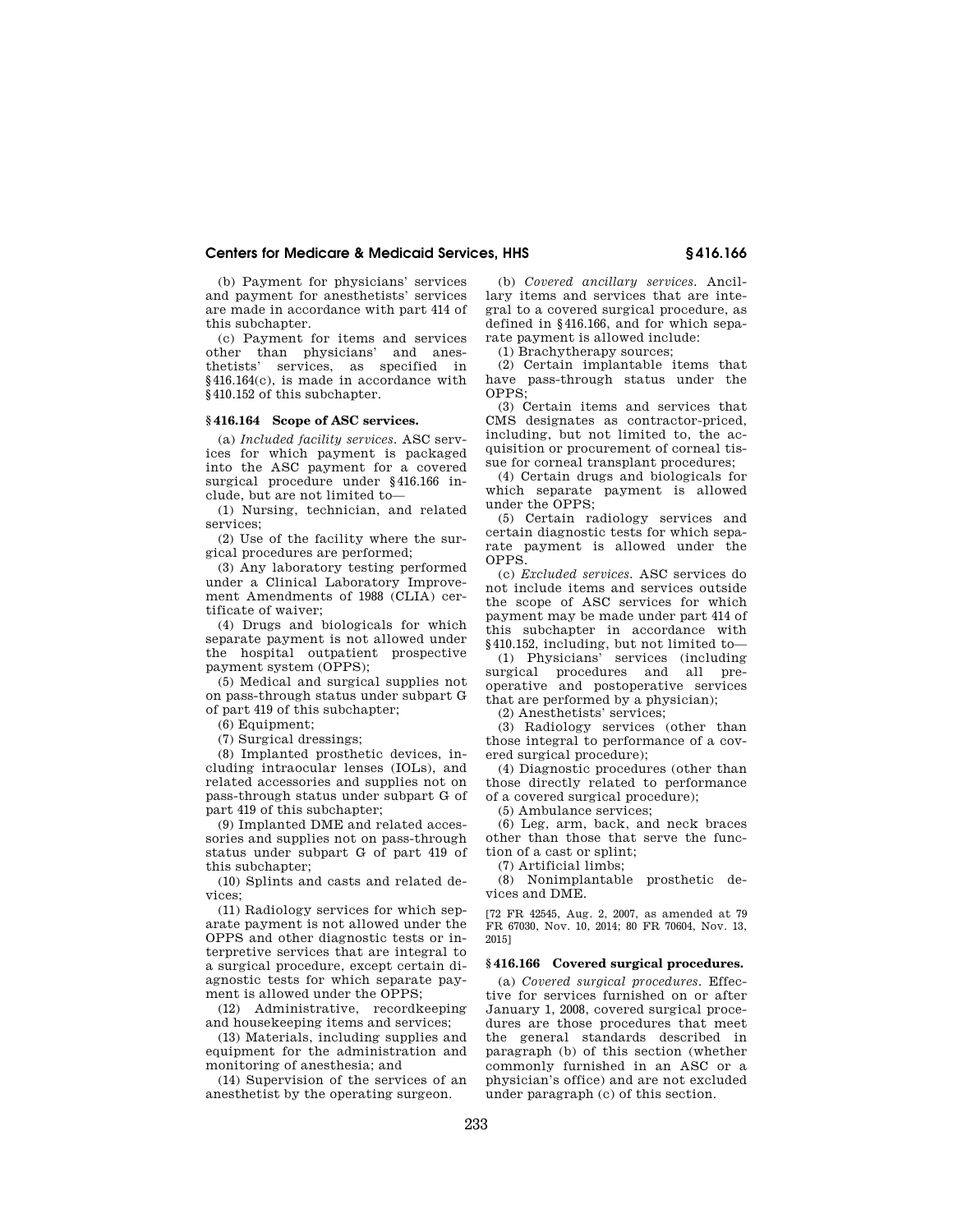(b) *General standards.* Subject to the exclusions in paragraph (c) of this section, covered surgical procedures are surgical procedures specified by the Secretary and published in the FED-ERAL REGISTER and/or via the Internet on the CMS Web site that are separately paid under the OPPS, that would not be expected to pose a significant safety risk to a Medicare beneficiary when performed in an ASC, and for which standard medical practice dictates that the beneficiary would not typically be expected to require active medical monitoring and care at midnight following the procedure.

(c) *General exclusions.* Notwithstanding paragraph (b) of this section, covered surgical procedures do not include those surgical procedures that—

(1) Generally result in extensive blood loss;

(2) Require major or prolonged invasion of body cavities;

(3) Directly involve major blood vessels;

(4) Are generally emergent or lifethreatening in nature;

(5) Commonly require systemic thrombolytic therapy;

(6) Are designated as requiring inpatient care under §419.22(n) of this subchapter;

(7) Can only be reported using a CPT unlisted surgical procedure code; or

(8) Are otherwise excluded under §411.15 of this subchapter.

[72 FR 42545, Aug. 2, 2007, as amended at 76 FR 74582, Nov. 30, 2011]

#### **§ 416.167 Basis of payment.**

(a) *Unit of payment.* Under the ASC payment system, prospectively determined amounts are paid for ASC services furnished to Medicare beneficiaries in connection with covered surgical procedures. Covered surgical procedures and covered ancillary services are identified by codes established under the Healthcare Common Procedure Coding System (HCPCS). The unadjusted national payment rate is determined according to the methodology described in §416.171. The manner in which the Medicare payment amount and the beneficiary coinsurance amount for each ASC service is determined is described in §416.172.

**§ 416.167 42 CFR Ch. IV (10–1–18 Edition)** 

(b) *Ambulatory payment classification (APC) groups and payment weights.* (1) ASC covered surgical procedures are classified using the APC groups described in §419.31 of this subchapter.

(2) For purposes of calculating ASC national payment rates under the methodology described in §416.171, except as specified in paragraph (b)(3) of this section, an ASC relative payment weight is determined based on the APC relative payment weight for each covered surgical procedure and covered ancillary service that has an applicable APC relative payment weight described in §419.31 of this subchapter.

(3) Notwithstanding paragraph (b)(2) of this section, the relative payment weights for services paid in accordance with  $§416.171(d)$  are determined so that the national ASC payment rate does not exceed the unadjusted nonfacility practice expense amount paid under the Medicare physician fee schedule for such procedures under subpart B of part 414 of this subchapter.

#### **§ 416.171 Determination of payment rates for ASC services.**

(a) *Standard methodology.* The standard methodology for determining the national unadjusted payment rate for ASC services is to calculate the product of the applicable conversion factor and the relative payment weight established under §416.167(b), unless otherwise indicated in this section.

(1) *Conversion factor for CY 2008.* CMS calculates a conversion factor so that payment for ASC services furnished in CY 2008 would result in the same aggregate amount of expenditures as would be made if the provisions in this Subpart F did not apply, as estimated by CMS.

(2) *Conversion factor for CY 2009 and subsequent calendar years.* The conversion factor for a calendar year is equal to the conversion factor calculated for the previous year, updated as follows:

(i) For CY 2009, the update is equal to zero percent.

(ii) For CY 2010 and subsequent calendar years, the update is the Consumer Price Index for All Urban Consumers (U.S. city average) as estimated by the Secretary for the 12-month period ending with the midpoint of the year involved.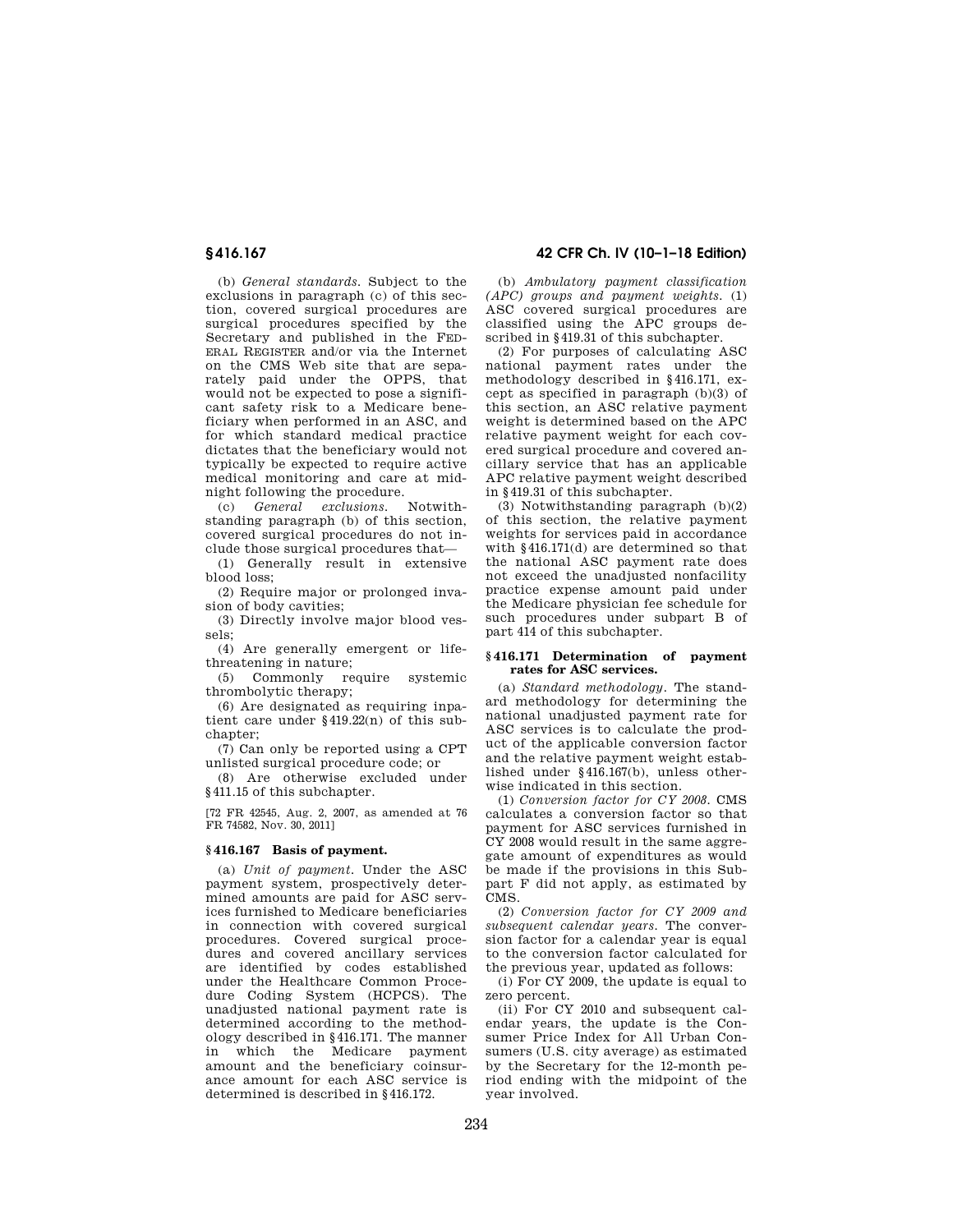(iii) For CY 2014 and subsequent calendar years, the Consumer Price Index for All Urban Consumers update determined under paragraph  $(a)(2)(ii)$  of this section is reduced by 2.0 percentage points for an ASC that fails to meet the standards for reporting of ASC quality measures as established by the Secretary for the corresponding calendar year.

(iv) *Productivity adjustment.* (A) For calendar year 2011 and subsequent years, the Consumer Price Index for All Urban Consumers determined under paragraph  $(a)(2)(ii)$  of this section, after application of any reduction under paragraph  $(a)(2)(iii)$  of this section, is reduced by the productivity adjustment described in section  $1886(b)(3)(B)(xi)(II)$  of the Act.

(B) The application of the provisions of paragraph  $(a)(2)(iv)(A)$  of this section may result in the update being less than zero percent for a year, and may result in payment rates for a year being less than the payment rates for the preceding year.

(b) *Exception.* The national ASC payment rates for the following items and services are not determined in accordance with paragraph (a) of this section but are paid an amount derived from the payment rate for the equivalent item or service set under the payment system established in part 419 of this subchapter as updated annually in the FEDERAL REGISTER and/or via the Internet on the CMS Web site. If a payment rate is not available, the following items and services are designated as contractor-priced:

(1) Covered ancillary services specified in §416.164(b), with the exception of radiology services and certain diagnostic tests as provided in  $$416.164(b)(5)$ ;

(2) The device portion of device-intensive procedures, which are procedures with a HCPCS code-level device offset of greater than 40 percent when calculated according to the standard OPPS APC ratesetting methodology.

(3) Procedures using certain separately paid implantable devices that are approved for transitional passthrough payment in accordance with §419.66 of this subchapter.

(c) *Transitional payment rates.* (1) ASC payment rates for CY 2008 are a transitional blend of 75 percent of the CY 2007 ASC payment rate for a covered surgical procedure on the CY 2007 ASC list of surgical procedures and 25 percent of the payment rate for the procedure calculated under the methodology described in paragraph (a) of this section.

(2) ASC payment rates for CY 2009 are a transitional blend of 50 percent of the CY 2007 ASC payment rate for a covered surgical procedure on the CY 2007 ASC list of surgical procedures and 50 percent of the payment rate for the procedure calculated under the methodology described in paragraph (a) of this section.

(3) ASC payment rates for CY 2010 are a transitional blend of 25 percent of the CY 2007 ASC payment rate for a covered surgical procedure on the CY 2007 ASC list of surgical procedures and 75 percent of the payment rate for the procedure calculated under the methodology described in paragraph (a) of this section.

(4) The national ASC payment rate for CY 2011 and subsequent calendar years for a covered surgical procedure designated in accordance with §416.166 is the payment rates for the procedure calculated under the methodology described in paragraph (a) of this section.

(5) Covered ancillary services described in §416.164(b) and surgical procedures identified as covered when performed in an ASC under §416.166 for the first time beginning on or after January 1, 2008, are not subject to the transitional payment rates applicable in CYs 2008 through 2010 for ASC facility services.

(d) *Limitation on payment rates for office-based surgical procedures and covered ancillary radiology services and certain diagnostic tests.* Notwithstanding the provisions of paragraph (a) of this section, for any covered surgical procedure under §416.166 that CMS determines is commonly performed in physicians' offices or for any covered ancillary radiology service or diagnostic test under §416.164(b)(5), excluding those listed in paragraphs  $(d)(1)$  and (d)(2) of this section, the national unadjusted ASC payment rates for these procedures and services will be the lesser of the amount determined under paragraph (a) of this section or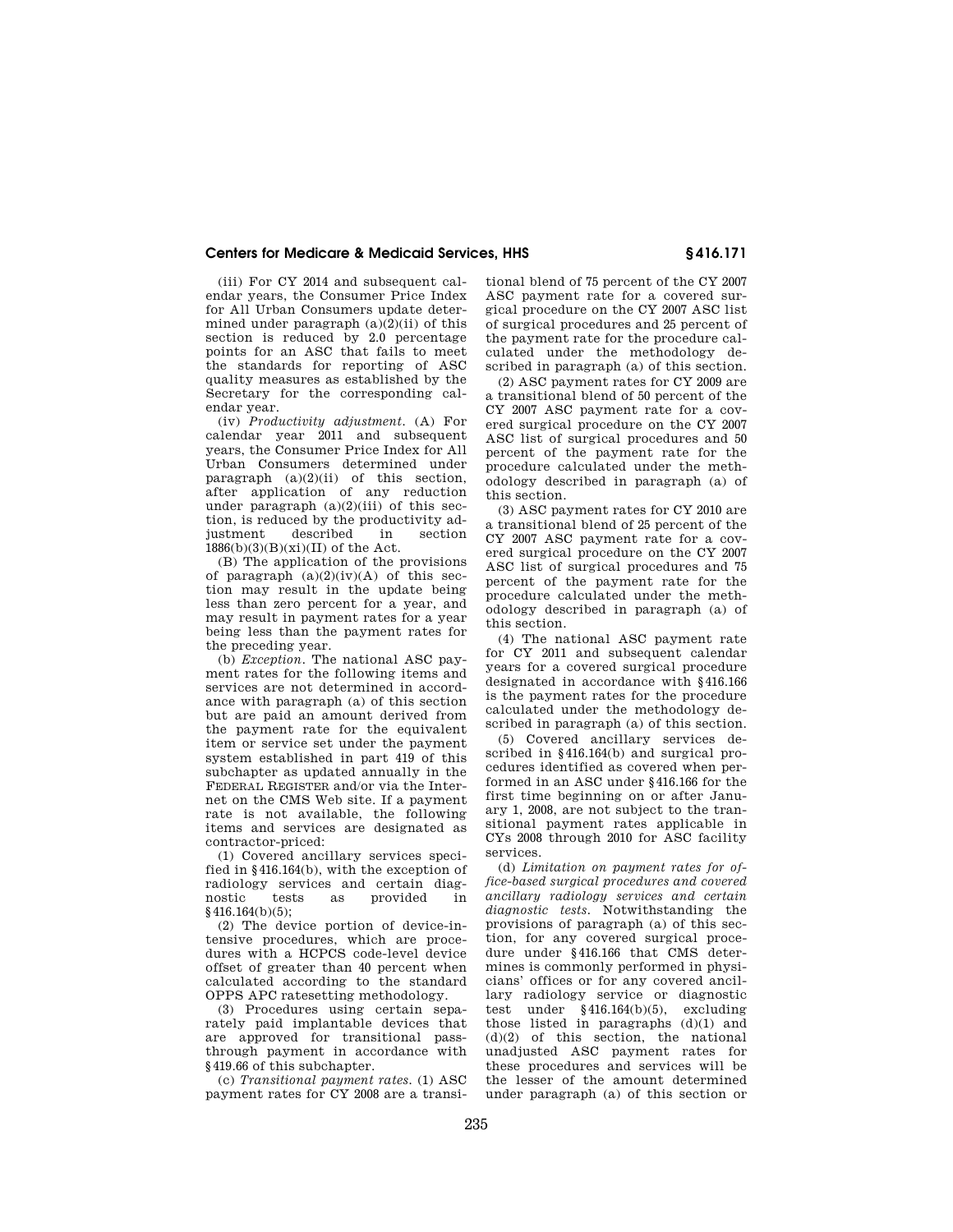the amount calculated at the nonfacility practice expense relative value units under  $§414.22(b)(5)(i)(B)$  of this chapter multiplied by the conversion factor described in §414.20(a)(3) of this chapter.

(1) The national unadjusted ASC payment rate for covered ancillary radiology services that involve certain nuclear medicine procedures will be the amount determined under paragraph (a) of this section.

(2) The national unadjusted ASC payment rate for covered ancillary radiology services that use contrast agents will be the amount determined under paragraph (a) of this section.

(e) *Budget neutrality.* (1) For CY 2008, CMS establishes the conversion factor to result in budget neutrality as estimated by CMS in accordance with paragraph (a)(1) of this section.

(2) For CY 2009 and subsequent calendar years, CMS adjusts the ASC relative payment weights under payment  $§416.167(b)(2)$  as needed so that any updates and adjustments made under §419.50(a) of this subchapter are budget neutral as estimated by CMS.

[72 FR 42545, Aug. 2, 2007, as amended at 75 FR 72264, Nov. 24, 2010; 76 FR 74582, Nov. 30, 2011; 77 FR 277, Jan. 4, 2012; 77 FR 68558, Nov. 15, 2012; 79 FR 67030, Nov. 10, 2014; 81 FR 79879, Nov. 14, 2016]

#### **§ 416.172 Adjustments to national payment rates.**

(a) *General rule.* Contractors adjust the payment rates established for ASC services to determine Medicare program payment and beneficiary coinsurance amounts in accordance with paragraphs (b) through (g) of this section.

(b) *Lesser of actual charge or geographically adjusted payment rate.* Payments to ASCs equal 80 percent of the lesser of—

(1) The actual charge for the service; or

(2) The geographically adjusted payment rate determined under this subpart.

(c) *Geographic adjustment*—(1) *General rule.* Except as provided in paragraph  $(c)(2)$  of this section, the national ASC payment rates established under §416.171 for covered surgical procedures are adjusted for variations in ASC labor costs across geographic areas

**§ 416.172 42 CFR Ch. IV (10–1–18 Edition)** 

using wage index values, labor and nonlabor percentages, and localities specified by the Secretary.

(2) *Exception.* The geographic adjustment is not applied to the payment rates set for drugs, biologicals, devices with OPPS transitional pass-through payment status, and brachytherapy sources.

(d) *Deductibles and coinsurance.* Part B deductible and coinsurance amounts apply as specified in §§410.152(a) and (i)(2) of this subchapter.

(e) *Payment reductions for multiple surgical procedures*—(1) *General rule.* Except as provided in paragraph (e)(2) of this section, when more than one covered surgical procedure for which payment is made under the ASC payment system is performed during an operative session, the Medicare program payment amount and the beneficiary coinsurance amount are based on—

(i) 100 percent of the applicable ASC payment amount for the procedure with the highest national unadjusted ASC payment rate; and

(ii) 50 percent of the applicable ASC payment amount for all other covered surgical procedures.

(2) *Exception: Procedures not subject to multiple procedure discounting.* CMS may apply any policies or procedures used with respect to multiple procedures under the prospective payment system for hospital outpatient department services under Part 419 of this subchapter as may be consistent with the equitable and efficient administration of this part.

(f) *Interrupted procedures.* (1) Subject to the provisions of paragraph  $(f)(2)$  of this section, when a covered surgical procedure or covered ancillary service is terminated prior to completion due to extenuating circumstances or circumstances that threaten the wellbeing of the patient, the Medicare program payment amount and the beneficiary coinsurance amount are based on one of the following:

(i) The full program and beneficiary coinsurance amounts if the procedure for which anesthesia is planned is discontinued after the induction of anesthesia or after the procedure is started;

(ii) One-half of the full program and beneficiary coinsurance amounts if the procedure for which anesthesia is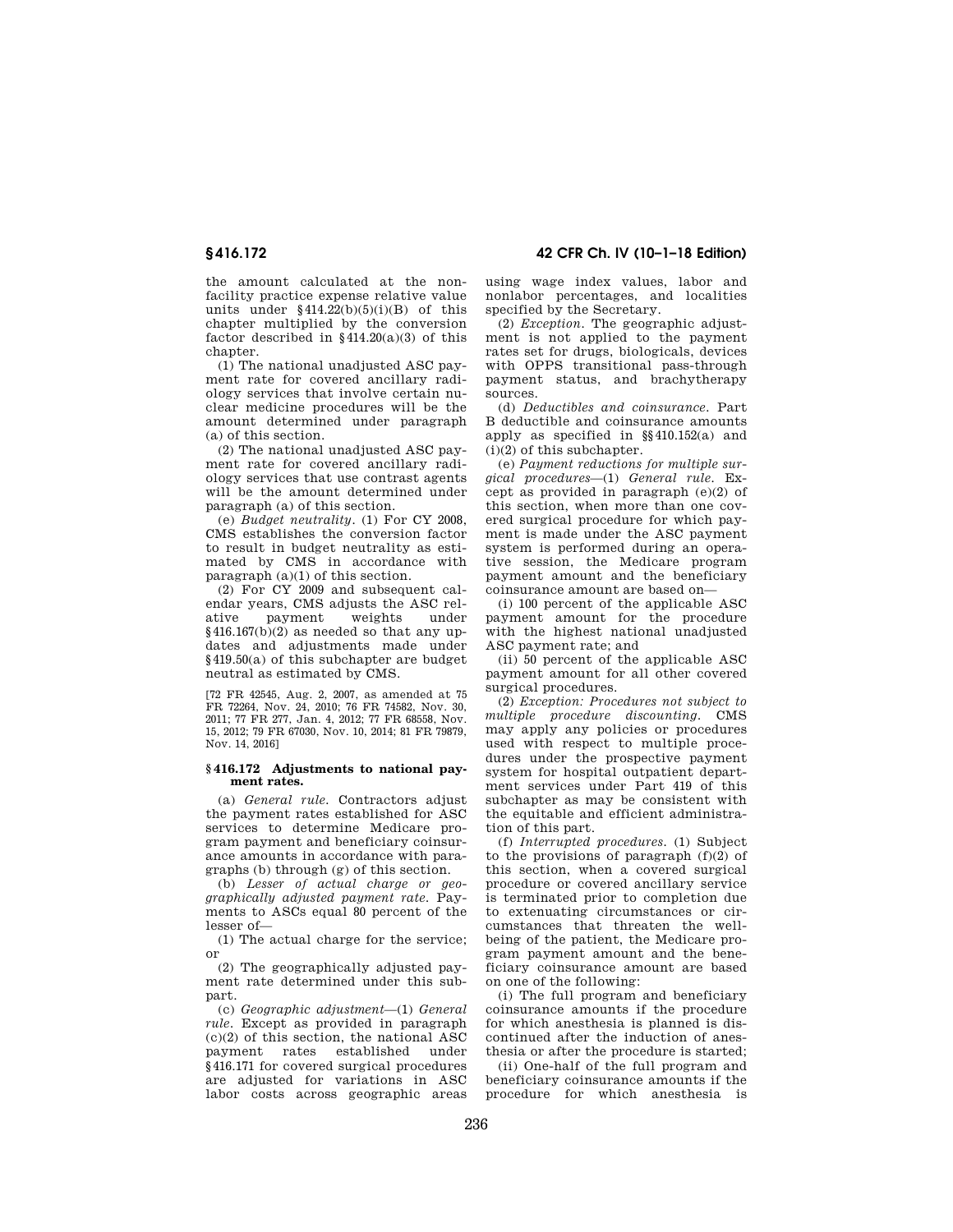planned is discontinued after the patient is prepared for surgery and taken to the room where the procedure is to be performed but before the anesthesia is induced; or

(iii) One-half of the full program and beneficiary coinsurance amounts if a covered surgical procedure or covered ancillary service for which anesthesia is not planned is discontinued after the patient is prepared and taken to the room where the service is to be provided.

(2) Beginning CY 2016, if the covered surgical procedure is a device-intensive procedure, the full device portion of the ASC device-intensive procedure is removed prior to determining the Medicare program payment amount and the beneficiary coinsurance amount identified in paragraph (f)(1)(ii) of this section.

(g) *Payment adjustment for new technology intraocular lenses (NTIOLs).* A payment adjustment will be made for insertion of an IOL approved as belonging to a class of NTIOLs as defined in subpart G.

[72 FR 42545, Aug. 2, 2007, as amended at 80 FR 70604, Nov. 13, 2015]

#### **§ 416.173 Publication of revised payment methodologies and payment rates.**

CMS publishes annually, through notice and comment rulemaking in the FEDERAL REGISTER and/or via the Internet on the CMS Web site, the payment methodologies and payment rates for ASC services and designates the covered surgical procedures and covered ancillary services for which CMS will make an ASC payment and other revisions as appropriate.

[76 FR 74582, Nov. 30, 2011]

## **§ 416.178 Limitations on administrative and judicial review.**

There is no administrative or judicial review under section 1869 of the Act, section 1878 of the Act, or otherwise of the following:

(a) The classification system;

(b) Relative weights;

(c) Payment amounts; and

(d) Geographic adjustment factors.

#### **§ 416.179 Payment and coinsurance reduction for devices replaced without cost or when full or partial credit is received.**

(a) *General rule.* CMS reduces the amount of payment for a covered surgical procedure for which CMS determines that a significant portion of the payment is attributable to the cost of an implanted device not on passthrough status under subpart G of part 419 of this subchapter when one of the following situations occur:

(1) The device is replaced without cost to the ASC or the beneficiary;

(2) The ASC receives full credit for the cost of a replaced device; or

(3) The ASC receives partial credit for the cost of a replaced device but only where the amount of the device credit is greater than or equal to 50 percent of the cost of the new replacement device being implanted.

(b) *Amount of reduction to the ASC payment for the covered surgical proce*dure. (1) The amount of the reduction to the ASC payment made under paragraphs  $(a)(1)$  and  $(a)(2)$  of this section is calculated in the same manner as the device payment reduction that would be applied to the ASC payment for the covered surgical procedure in order to remove predecessor device costs so that the ASC payment amount for a device with pass-through status under §419.66 of this subchapter represents the full cost of the device, and no packaged device payment is provided through the ASC payment for the covered surgical procedure.

(2) The amount of the reduction to the ASC payment made under paragraph (a)(3) of this section is 50 percent of the payment reduction that would be calculated under paragraph (b)(1) of this section.

(c) *Amount of beneficiary coinsurance.*  The beneficiary coinsurance is calculated based on the ASC payment for the covered surgical procedure after application of the reduction under paragraph (b) of this section.

[72 FR 42545, Aug. 2, 2007, as amended at 72 FR 66932, No. 27, 2007]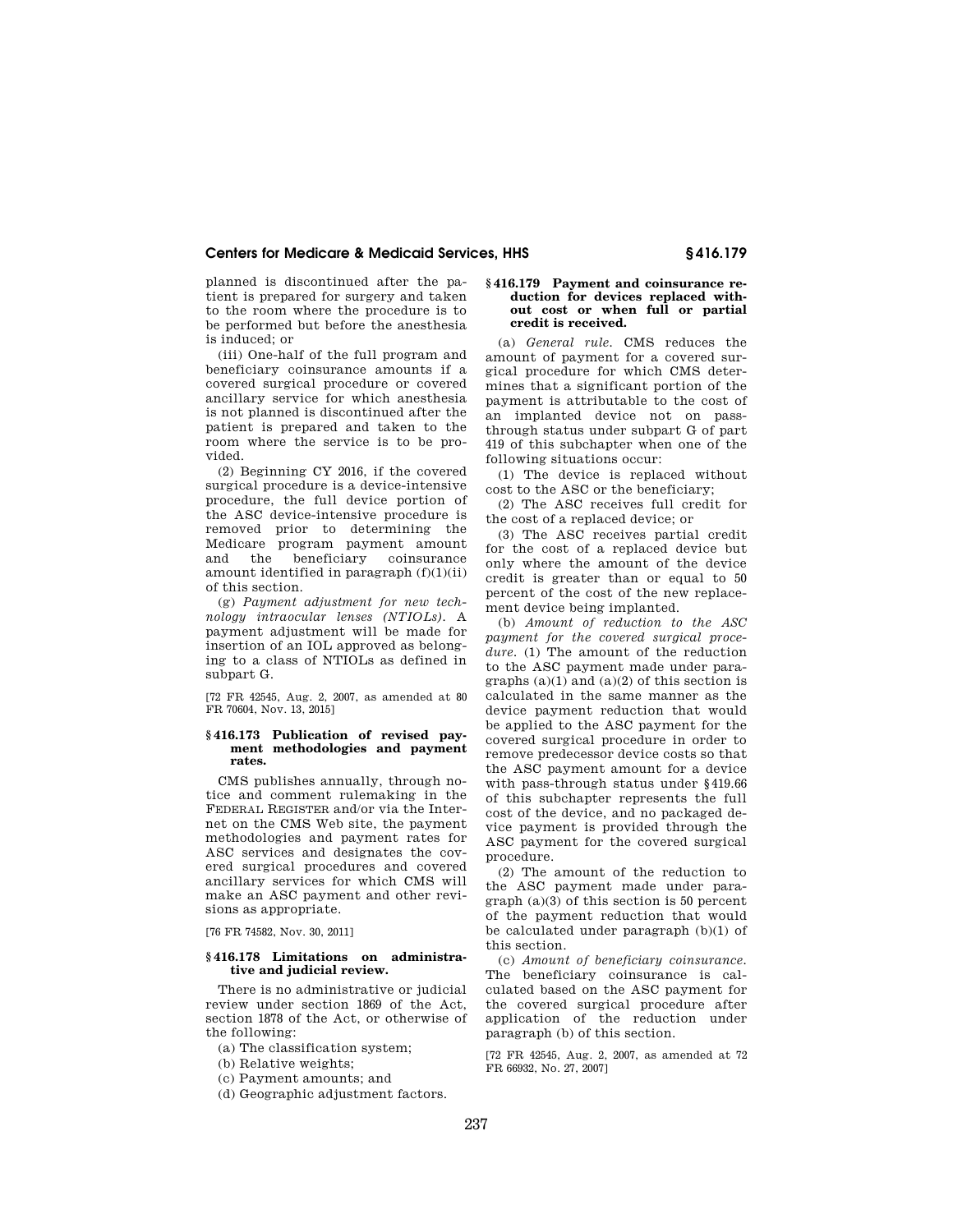# **Subpart G—Adjustment in Payment Amounts for New Technology Intraocular Lenses Furnished by Ambulatory Service Centers**

SOURCE: 71 FR 68226, Nov. 24, 2006, unless otherwise noted.

## **§ 416.180 Basis and scope.**

(a) *Basis.* This subpart implements section 141 of Public Law 103–432, which provides for adjustments to payment amounts for new technology intraocular lenses (IOLs) furnished at ambulatory surgical centers (ASCs).

(b) *Scope.* This subpart sets forth—

(1) The process for interested parties to request that CMS review the appropriateness of the ASC facility fee for insertion of an IOL. This process includes a review of whether that payment is reasonable and related to the cost of acquiring a lens determined by CMS as belonging to a class of new technology IOLs;

(2) Factors that CMS considers for determination of a new class of new technology IOLs; and

(3) Application of the payment adjustment.

## **§ 416.185 Process for establishing a new class of new technology IOLs.**

(a) *Announcement of deadline for requests for review.* CMS announces the deadline for each year's requests for review of a new class of new technology IOLs in the final rule updating the ASC payment rates for that calendar year.

(b) *Announcement of new classes of new technology IOLs for which review requests have been made and solicitation of public comments.* CMS announces the requests for review received in a calendar year and the deadline for public comments regarding the requests in the proposed rule updating the ASC payment rates for the following calendar year. The deadline for submission of public comments is 30 days following the date of the publication of the proposed rule.

(c) *Announcement of determinations regarding requests for review.* CMS announces its determinations for a calendar year in the final rule updating the ASC payment rates for the fol-

**§ 416.180 42 CFR Ch. IV (10–1–18 Edition)** 

lowing calendar year. CMS publishes the codes and effective dates allowed for those lenses recognized by CMS as belonging to a class of new technology IOLs. New classes of new technology IOLs are effective 30 days following the date of publication of the final rule.

## **§ 416.190 Request for review of payment amount.**

(a) *When requests can be submitted.* A request for review of the appropriateness of ASC payment for insertion of an IOL that might qualify for a payment adjustment as belonging to a new class of new technology IOLs must be submitted to CMS in accordance with the annual published deadline.

(b) *Who may submit a request.* Any individual, partnership, corporation, association, society, scientific or academic establishment, or professional or trade organization able to furnish the information required in paragraph (c) of this section may request that CMS review the appropriateness of the payment amount provided under section  $1833(i)(2)(A)(iii)$  of the Act with respect to an IOL that meets the criteria of a new technology IOL under §416.195.

(c) *Content of a request.* In order to be accepted by CMS for review, a request for review of the ASC payment amount for insertion of an IOL must include all the information as specified by CMS.

(d) *Confidential information.* In order for CMS to invoke the protection allowed under Exemption 4 of the Freedom of Information Act (5 U.S.C.  $552(b)(4)$  and, with respect to trade secrets, the Trade Secrets Act (18 U.S.C. 1905), the requestor must clearly identify all information that is to be characterized as confidential.

#### **§ 416.195 Determination of membership in new classes of new technology IOLs.**

(a) *Factors to be considered.* CMS uses the following criteria to determine whether an IOL qualifies for a payment adjustment as a member of a new class of new technology IOLs when inserted at an ASC:

(1) The IOL is considered new. CMS will evaluate an application for a new technology IOL only if the IOL type has received initial FDA premarket approval within the 3 years prior to the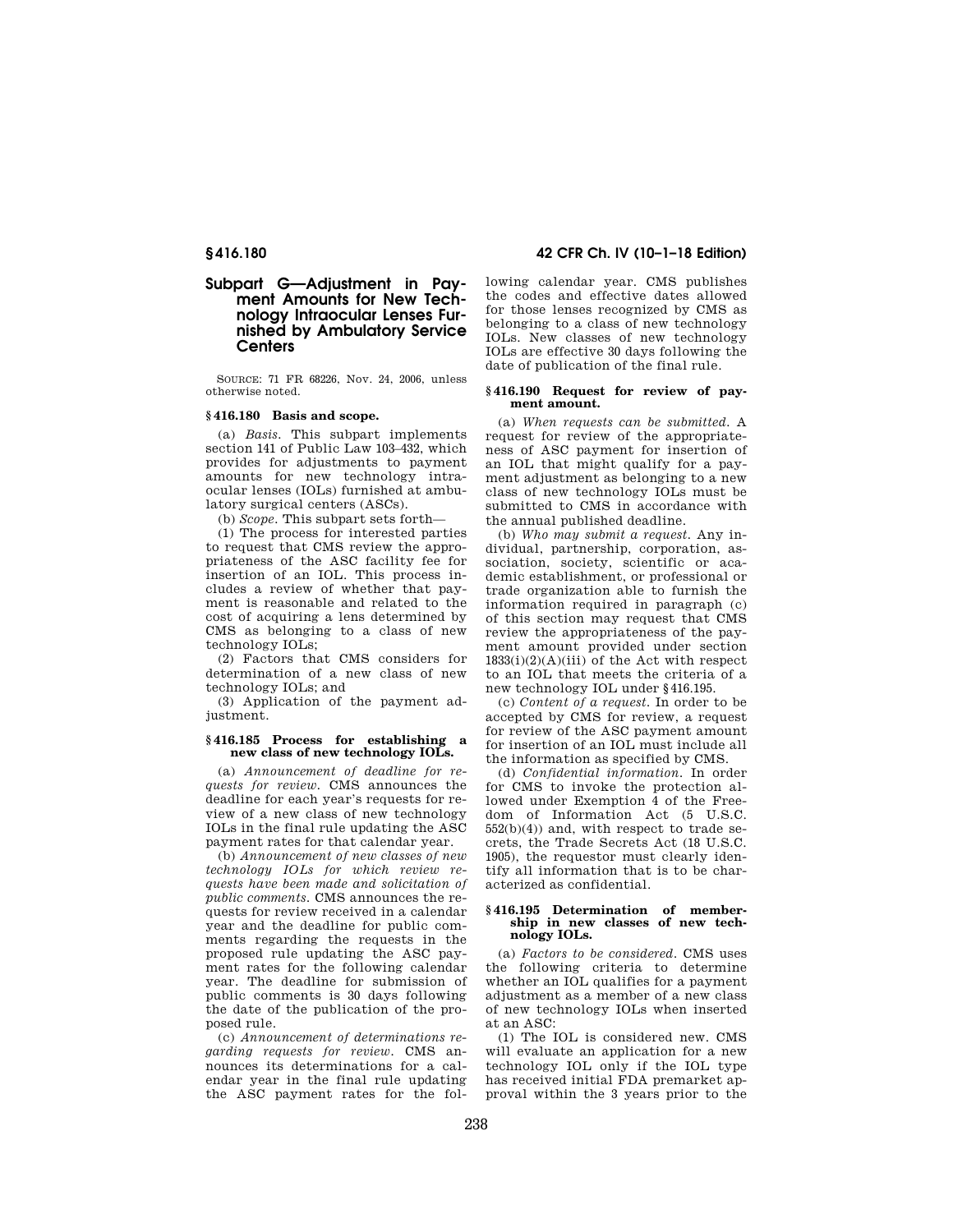new technology IOL application submission date.

(2) The IOL shall have a new lens characteristic in comparison to currently available IOLs. The labeling, which must be approved by FDA, shall contain a claim of a specific clinical benefit imparted by the new lens characteristic.

(3) The IOL is not described by an active or expired class of new technology IOLs; that is, it does not share a predominant, class-defining characteristic associated with improved clinical outcomes with members of an active or expired class.

(4) Any specific clinical benefit referred to in paragraph (a)(2) of this section must be supported by evidence that demonstrates that the IOL results in a measurable, clinically meaningful, improved outcome. Improved outcomes include:

(i) Reduced risk of intraoperative or postoperative complication or trauma;

(ii) Accelerated postoperative recovery;

(iii) Reduced induced astigmatism;

(iv) Improved postoperative visual acuity;

(v) More stable postoperative vision;

(vi) Other comparable clinical advantages.

(b) *CMS determination of eligibility for payment adjustment.* CMS reviews the information submitted with a completed request for review, public comments submitted timely, and other pertinent information and makes a determination as follows:

(1) The IOL is eligible for a payment adjustment as a member of a new class of new technology IOLs.

(2) The IOL is a member of an active class of new technology IOLs and is eligible for a payment adjustment for the remainder of the period established for that class.

(3) The IOL does not meet the criteria for designation as a new technology IOL and a payment adjustment is not appropriate.

[71 FR 68226, Nov. 24, 2006, as amended at 77 FR 68558, Nov. 15, 2012; 80 FR 70604, Nov. 13, 2015]

## **§ 416.200 Payment adjustment.**

(a) CMS establishes the amount of the payment adjustment for classes of new technology IOLs through proposed and final rulemaking in connection with ASC facility services.

(b) CMS adjusts the payment for insertion of an IOL approved as belonging to a class of new technology IOLs for the 5-year period of time established for that class.

(c) Upon expiration of the 5-year period of the payment adjustment, payment reverts to the standard rate for IOL insertion procedures performed in ASCs.

(d) ASCs that furnish an IOL designated by CMS as belonging to a class of new technology IOLs must submit claims using billing codes specified by CMS to receive the new technology IOL payment adjustment.

# **Subpart H—Requirements Under the Ambulatory Surgical Center Quality Reporting (ASCQR) Program**

SOURCE: 80 FR 70604, Nov. 13, 2015, unless otherwise noted.

#### **§ 416.300 Basis and scope of subpart.**

(a) *Statutory basis.* Section  $1833(i)(2)(D)(iv)$  and  $(i)(7)$  of the Act authorizes the Secretary to implement a revised ASC payment system in a manner so as to provide for a 2.0 percentage point reduction in any annual update for an ASC's failure to report on quality measures in accordance with the Secretary's requirements.

(b) *Scope.* This subpart contains specific requirements and standards for the ASCQR Program.

#### **§ 416.305 Participation and withdrawal requirements under the ASCQR Program.**

(a) *Participation in the ASCQR Program.* Except as provided in paragraph (c) of this section, an ambulatory surgical center (ASC) is considered as participating in the ASCQR Program once the ASC submits any quality measure data to the ASCQR Program and has been designated as open in the Certification and Survey Provider Enhanced Reporting system for at least four months prior to the beginning of data collection for a payment determination.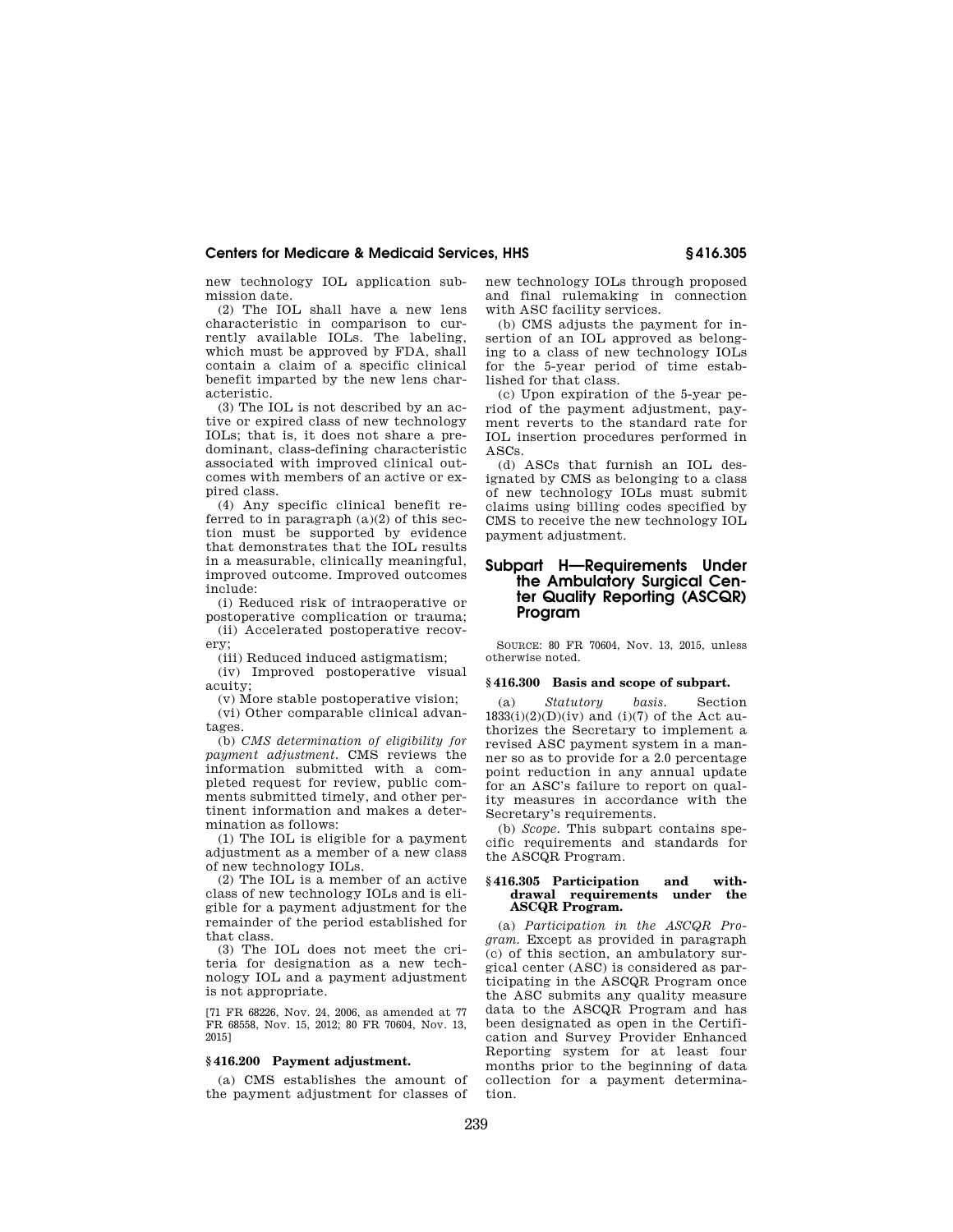(b) *Withdrawal from the ASCQR Program*. (1) An ASC may withdraw from the ASCQR Program by submitting to CMS a withdrawal of participation form that can be found in the secure portion of the QualityNet Web site.

(2) An ASC may withdraw from the ASCQR Program any time up to and including August 31 of the year preceding a payment determination.

(3) Except as provided in paragraph (c) of this section, an ASC will incur a 2.0 percentage point reduction in its ASC annual payment update for that payment determination year and any subsequent payment determinations in which it is withdrawn.

(4) An ASC will be considered as rejoining the ASCQR Program if it begins to submit any quality measure data again to the ASCQR Program.

(c) *Minimum case volume for program participation*. ASCs with fewer than 240 Medicare claims (Medicare primary and secondary payer) per year during an annual reporting period for a payment determination year are not required to participate in the ASCQR Program for the subsequent annual reporting period for that subsequent payment determination year.

(d) *Indian Health Service hospital outpatient department participation*. Beginning with the CY 2017 payment determination, Indian Health Service hospital outpatient departments that bill Medicare under the Ambulatory Surgical Center payment system are not considered ASCs for the purposes of the ASCQR Program. These facilities are not required to meet ASCQR Program requirements and will not receive payment reductions under the ASCQR Program.

#### **§ 416.310 Data collection and submissince requirements ASCQR Program.**

(a) *Requirements for claims-based measures using quality data codes (QDCs).* (1) ASCs must submit complete data on individual claims-based quality measures through a claims-based reporting mechanism by submitting the appropriate QDCs on the ASC's Medicare claims.

(2) The data collection period for claims-based quality measures reported using QDCs is the calendar year

**§ 416.310 42 CFR Ch. IV (10–1–18 Edition)** 

2 years prior to the payment determination year. Only claims for services furnished in each calendar year paid by the Medicare Administrative Contractor (MAC) by April 30 of the following year of the ending data collection time period will be included in the data used for the payment determination year.

(3) For ASCQR Program purposes, data completeness for claims-based measures using QDCs is determined by comparing the number of Medicare claims (where Medicare is the primary or secondary payer) meeting measure specifications that contain the appropriate QDCs with the number of Medicare claims that meet measure specifications, but do not have the appropriate QDCs on the submitted Medicare claim. The minimum threshold for successful reporting is that at least 50 percent of Medicare claims meeting measure specifications contain the appropriate QDCs. ASCs that meet this minimum threshold are regarded as having provided complete data for the claimsbased measures using QDCs for the ASCQR Program.

(b) *Requirements for claims-based measures not using QDCs.* The data collection period for claims-based quality measures not using QDCs is paid Medicare fee-for-service claims from the calendar year 2 years prior to the payment determination year. Only claims for services furnished in each calendar year paid by the MAC by April 30 of the following year of the ending data collection time period will be included in the data used for the payment determination.

(c) *Requirements for data submitted via an online data submission tool*—(1) *Requirements for data submitted via a CMS online data submission tool*—(i) *QualityNet account for web-based measures.* ASCs, and any agents submitting data on an ASC's behalf, must maintain a QualityNet account in order to submit quality measure data to the QualityNet Web site for all web-based measures submitted via a CMS online data submission tool. A QualityNet security administrator is necessary to set up such an account for the purpose of submitting this information.

(ii) *Data collection requirements.* The data collection time period for quality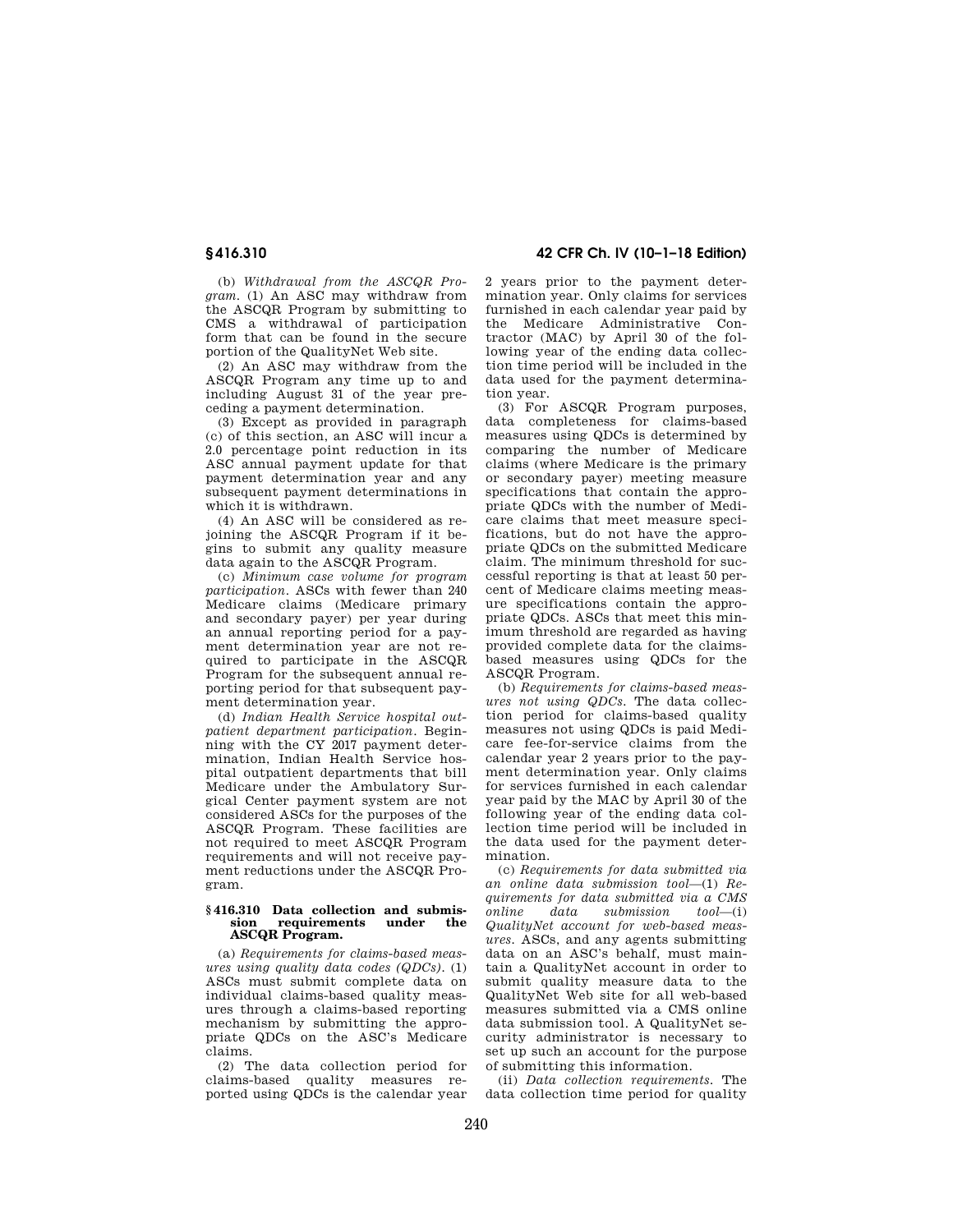measures for which data are submitted via a CMS online data submission tool is for services furnished during the calendar year 2 years prior to the payment determination year. Beginning with the CY 2017 payment determination year, data collected must be submitted during the time period of January 1 to May 15 in the year prior to the payment determination year.

(2) *Requirements for data submitted via a non-CMS online data submission tool*. The data collection time period for ASC–8: Influenza Vaccination Coverage Among Healthcare Personnel is from October 1 of the year 2 years prior to the payment determination year to March 31 during the year prior to the payment determination year. Data collected must be submitted by May 15 in the year prior to the payment determination year.

(d) *Extraordinary circumstances exceptions.* CMS may grant an exception with respect to quality data reporting requirements in the event of extraordinary circumstances beyond the control of the hospital, such as when an act of nature affects an entire region or if CMS determines that a systemic problem with one of its data collection systems directly affected the ability of the hospitals to submit data. CMS may grant an exception as follows:

(1) *Upon request of the ASC.* Specific requirements for submission of a request for an exception are available on the QualityNet Web site; or

(2) *At the discretion of CMS.* CMS may grant exceptions to ASCs that have not requested them when CMS determines that an extraordinary circumstance has occurred.

(e) *Requirements for Outpatient and Ambulatory Surgery Consumer Assessment of Healthcare Providers and Systems (OAS CAHPS) Survey.* OAS CAHPS is the Outpatient and Ambulatory Surgical Center Consumer Assessment of Healthcare Providers and Systems survey that measures patient experience of care after a recent surgery or procedure at either a hospital outpatient department or an ambulatory surgical center. Ambulatory surgical centers must use an approved OAS CAHPS survey vendor to administer and submit OAS CAHPS data to CMS.

(1) [Reserved]

(2) CMS approves an application for an entity to administer the OAS CAHPS survey as a vendor on behalf of one or more ambulatory surgical centers when the applicant has met the Minimum Survey Requirements and Rules of Participation that can be found on the official OAS CAHPS Web site, and agrees to comply with the current survey administration protocols that can be found on the official OAS CAHPS Web site. An entity must be an approved OAS CAHPS Survey vendor in order to administer the OAS CAPHS Survey and submit data to CMS on behalf of one or more ambulatory surgical centers.

[80 FR 70604, Nov. 13, 2015, as amended at 81 FR 79879, Nov. 14, 2016; 82 FR 52636, Nov. 13, 2017; 82 FR 59496, Dec. 14, 2017]

#### **§ 416.315 Public reporting of data under the ASCQR Program.**

Data that an ASC submitted for the ASCQR Program will be made publicly available on a CMS Web site after providing the ASC an opportunity to review the data to be made public. CMS will publicly display ASC data by the National Provider Identifier (NPI) when data are submitted by the NPI. CMS will publicly display ASC data by the CMS Certification Number (CCN) when data are submitted by the CCNs.

#### **§ 416.320 Retention and removal of quality measures under the ASCQR Program.**

(a) *General rule for the retention of quality measures.* Quality measures adopted for an ASCQR Program measure set for a previous payment determination year are retained in the ASCQR Program for measure sets for subsequent payment determination years, except when they are removed, suspended, or replaced as set forth in paragraphs (b) and (c) of this section.

(b) *Immediate measure removal*. In cases where CMS believes that the continued use of a measure as specified raises patient safety concerns, CMS will immediately remove a quality measure from the ASCQR Program and will promptly notify ASCs and the public of the removal of the measure and the reasons for its removal through the ASCQR Program ListServ and the ASCQR Program QualityNet Web site.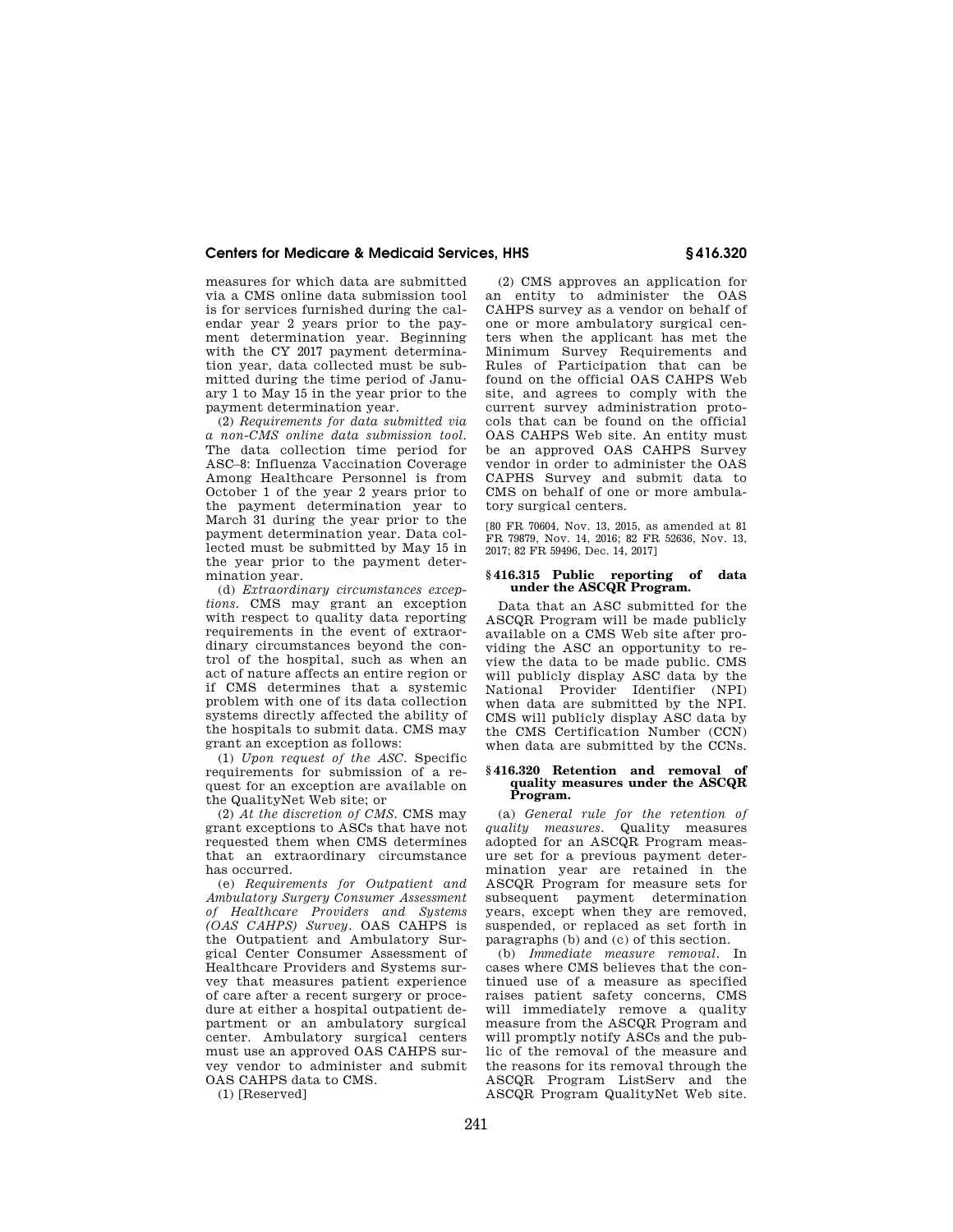CMS will confirm the removal of the measure for patient safety concerns in the next ASCQR Program rulemaking.

(c) *Measure removal, suspension, or replacement through the rulemaking process*. Unless a measure raises specific safety concerns as set forth in paragraph (b) of this section, CMS will use the regular rulemaking process to remove, suspend, or replace quality measures in the ASCQR Program to allow for public comment.

(1) *Criteria for removal of quality measures*. (i) CMS will use the following criteria to determine whether to remove a measure from the ASCQR Program:

(A) Measure performance among ASCs is so high and unvarying that meaningful distinctions and improvements in performance can no longer be made (topped-out measures);

(B) Availability of alternative measures with a stronger relationship to patient outcomes;

(C) A measure does not align with current clinical guidelines or practice;

(D) The availability of a more broadly applicable (across settings, populations, or conditions) measure for the topic;

(E) The availability of a measure that is more proximal in time to desired patient outcomes for the particular topic;

(F) The availability of a measure that is more strongly associated with desired patient outcomes for the particular topic; and

(G) Collection or public reporting of a measure leads to negative unintended consequences other than patient harm.

(ii) The benefits of removing a measure from the ASCQR Program will be assessed on a case-by-case basis. A measure will not be removed solely on the basis of meeting any specific criterion.

(2) *Criteria to determine topped-out measures*. For the purposes of the ASCQR Program, a measure is considered to be topped-out under paragraph  $(c)(1)(i)(A)$  of this section when it meets both of the following criteria:

(i) Statistically indistinguishable performance at the 75th and 90th percentiles (defined as when the difference between the 75th and 90th percentiles for an ASC's measure is within two

**§ 416.325 42 CFR Ch. IV (10–1–18 Edition)** 

times the standard error of the full data set); and

(ii) A truncated coefficient of variation less than or equal to 0.10.

#### **§ 416.325 Measure maintenance under the ASCQR Program.**

(a) *Measure maintenance under the ASCQR Program.* CMS follows different procedures to update the measure specifications under the ASCQR Program based on whether the change is substantive or nonsubstantive. CMS will determine what constitutes a substantive versus a nonsubstantive change to a measure's specifications on a case-by-case basis.

(b) *Substantive changes*. CMS will continue to use rulemaking to adopt substantive updates to measures in the ASCQR Program.

(c) *Nonsubstantive changes.* If CMS determines that a change to a measure previously adopted in the ASCQR Program is nonsubstantive, CMS will use a subregulatory process to revise the ASCQR Program Specifications Manual so that it clearly identifies the changes to that measure and provide links to where additional information on the changes can be found. When a measure undergoes subregulatory maintenance, CMS will provide notification of the measure specification update on the QualityNet Web site and in the ASCQR Program Specifications Manual, and will provide sufficient lead time for ASCs to implement the revisions where changes to the data collection systems would be necessary.

## **§ 416.330 Reconsiderations under the ASCQR Program.**

(a) *Reconsiderations of ASCQR Program decisions.* An ASC may request reconsideration of a decision by CMS that it has not met the requirements of the ASCQR Program for a particular payment determination year. An ASC must submit a reconsideration request to CMS by no later than the first business day on or after March 17 of the affected payment year.

(b) *Requirements for reconsideration requests*. A reconsideration request must contain the following information:

(1) The ASC CCN and related NPI(s); (2) The name of the ASC;